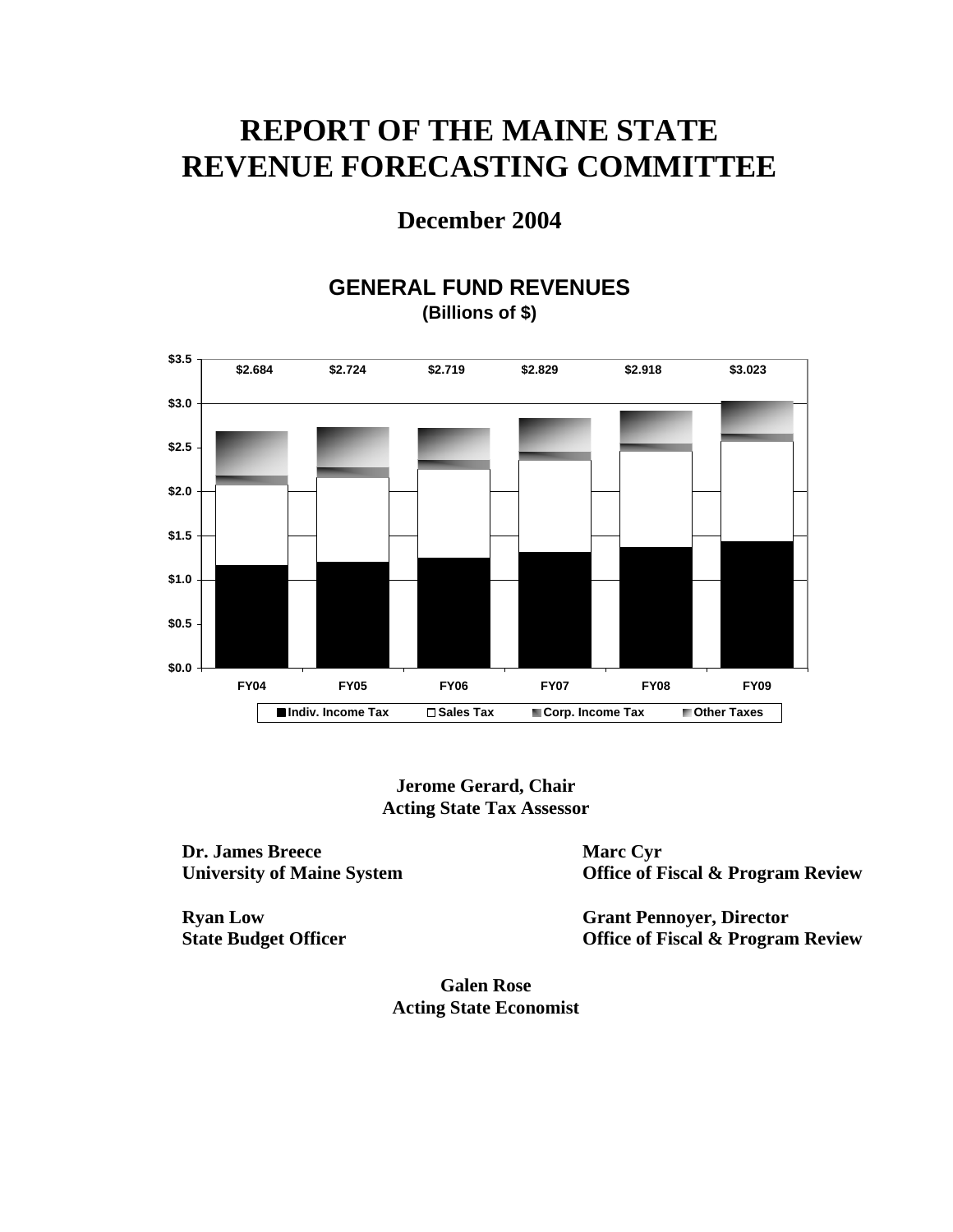## **REPORT OF THE MAINE STATE REVENUE FORECASTING COMMITTEE**

## **December 2004**

|      |                   | <b>EXECUTIVE SUMMARY</b>                                  | $\mathbf{1}$ |
|------|-------------------|-----------------------------------------------------------|--------------|
|      |                   | I. INTRODUCTION AND BACKGROUND TO REVENUE FORECAST        | 3            |
|      | A.                | <b>Economic Forecast</b>                                  | 3            |
|      | <b>B.</b>         | <b>Capital Gains Forecast</b>                             | 4            |
|      | C.                | Legislative Changes                                       | 5            |
| Π.   |                   | <b>OVERVIEW OF REVENUE PROJECTIONS</b>                    | 6            |
|      | A.                | <b>General Fund</b>                                       | 6            |
|      | <b>B.</b>         | <b>Highway Fund</b>                                       | 17           |
|      | C.                | Fund for a Healthy Maine                                  | 20           |
|      | D.                | Medicaid/MaineCare Dedicated Revenue Taxes                | 21           |
| III. |                   | <b>CONCLUSION</b>                                         | 21           |
|      | <b>APPENDICES</b> |                                                           |              |
|      | A.                | Historical Background and Methodology                     |              |
|      | <b>B.</b>         | <b>Detailed Forecast Tables</b>                           |              |
|      | C.                | <b>Consensus Economic Forecasting Commission Report</b>   |              |
|      | D.                | Maine Revenue Services Capital Gains Report               |              |
|      | Ε.                | Back-up Materials for November 19, 2004 Committee Meeting |              |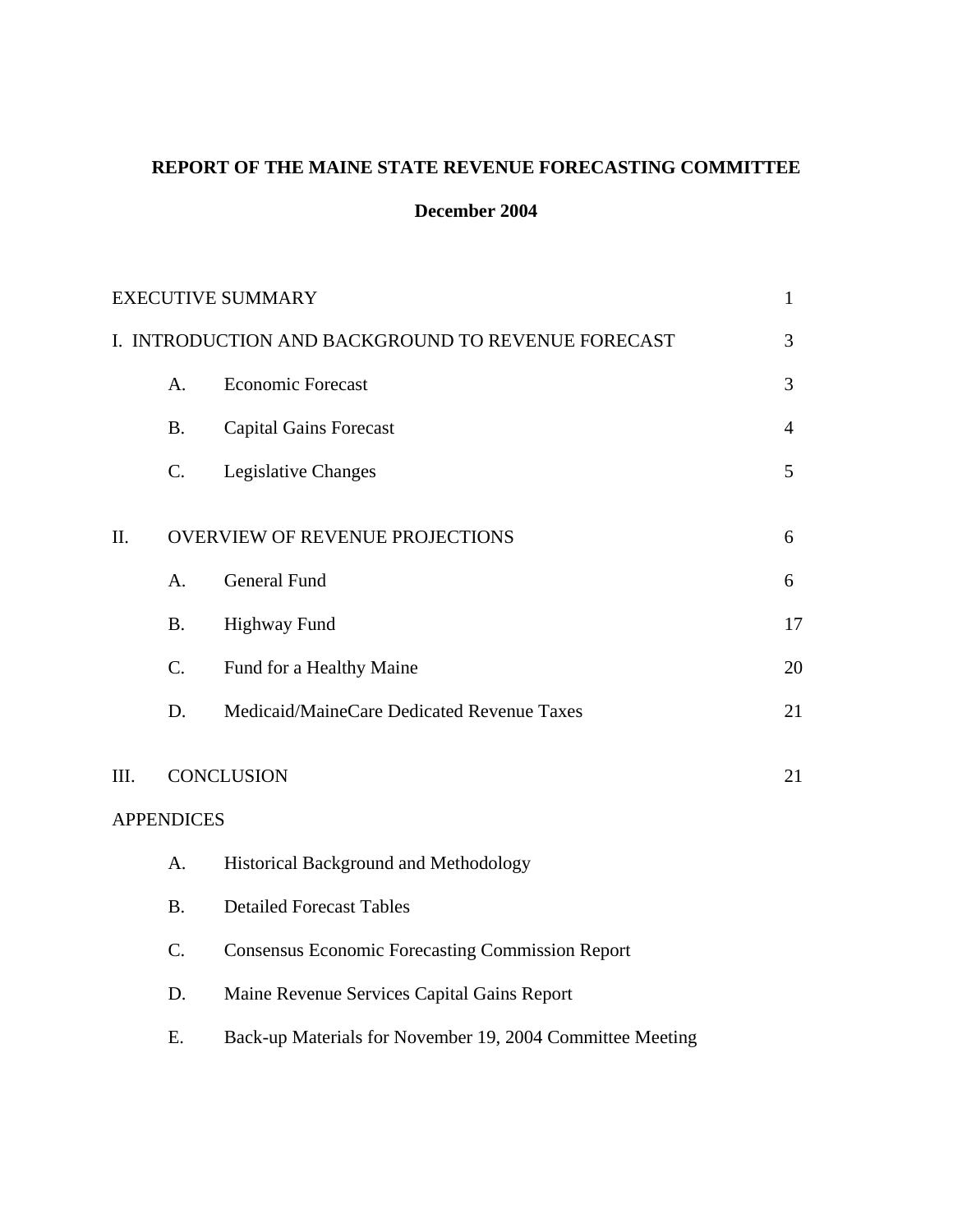#### **EXECUTIVE SUMMARY**

This report summarizes the Maine State Revenue Forecasting Committee's review and revisions of the estimates of General Fund, Highway Fund, and Fund for a Healthy Maine (Tobacco Settlement Fund) revenues for the fiscal years ending June 30, 2005 (FY05) through June 30, 2009 (FY09). This forecast establishes the base revenues that must be used by the Governor in submitting the 2006-2007 biennial budgets for the General Fund and the Highway Fund. This forecast represents an increase for the General Fund and the Highway Fund over the March 2004 forecast as adjusted by legislative changes. The primary driver of the increase of revenue in this forecast is the improvement of the economic projections for the current calendar year, which more than offset slightly lower projections of growth through the remainder of the forecast period.

#### **SUMMARY TABLE OF DECEMBER 2004 FORECAST**

| General Fund (\$'s in millions)  |         |                                                   |        |      |             |  |
|----------------------------------|---------|---------------------------------------------------|--------|------|-------------|--|
|                                  | FY05    | $FY06$ $FY07$                                     |        | FY08 | <b>FY09</b> |  |
| Previous Budgeted Amount         |         | $$2,651.6$ \$2,669.9 \$2,783.7                    |        |      |             |  |
| Net Change from Current Forecast | \$72.0  | \$49.2                                            | \$45.0 |      |             |  |
| <b>Revised Amount</b>            |         | \$2,723.6 \$2,719.1 \$2,828.6 \$2,918.0 \$3,022.8 |        |      |             |  |
| Annual % Growth                  | $1.5\%$ | $-0.2\%$                                          | 4.0%   | 3.2% | 3.6%        |  |

| <b>Highway Fund (\$'s in millions)</b> |             |         |         |                  |             |  |
|----------------------------------------|-------------|---------|---------|------------------|-------------|--|
|                                        | <b>FY05</b> | FY06    | FY07    | FY <sub>08</sub> | <b>FY09</b> |  |
| Previous Budgeted Amount               | \$317.4     | \$320.4 | \$329.3 |                  |             |  |
| Net Change from Current Forecast       | \$3.9       | \$10.0  | \$10.9  |                  |             |  |
| <b>Revised Amount</b>                  | \$321.4     | \$330.4 | \$340.2 | \$348.8          | \$358.1     |  |
| Annual % Growth                        | 3.0%        | 2.8%    | 3.0%    | 2.5%             | 2.7%        |  |

| Fund for a Healthy Maine (\$'s in millions) |          |           |                  |             |             |  |
|---------------------------------------------|----------|-----------|------------------|-------------|-------------|--|
|                                             | FY05     | FY06      | FY <sub>07</sub> | <b>FY08</b> | <b>FY09</b> |  |
| <b>Previous Budgeted Amount</b>             | \$50.4   | \$52.8    | \$58.6           |             |             |  |
| Net Change from Current Forecast            | \$1.8    | $(\$4.0)$ | \$0.8            |             |             |  |
| <b>Revised Amount</b>                       | \$48.5   | \$48.8    | \$59.4           | \$72.0      | \$73.1      |  |
| Annual % Growth                             | $-0.7\%$ | 0.5%      | 21.8%            | 2.1.2%      | 1.6%        |  |

*Note: FY05 equals the fiscal year ending June 30, 2005; FY06 equals fiscal year ending June 30, 2006; etc. Amounts may not add due to rounding.* 

General Fund: The change in the General Fund forecast presented here is driven primarily by the updated economic forecast of the Consensus Economic Forecasting Commission (see Appendix C). The Commission's November projections are more optimistic about employment growth than its previous forecast. Its forecast of personal income growth is more optimistic as well compared to the previous forecast. That increase is primarily driven by a substantial increase in the calendar year 2004 projection (the growth rate increased from 4.0% to 5.5%), but the longer term projections for growth are less optimistic compared to the previous forecast (calendar years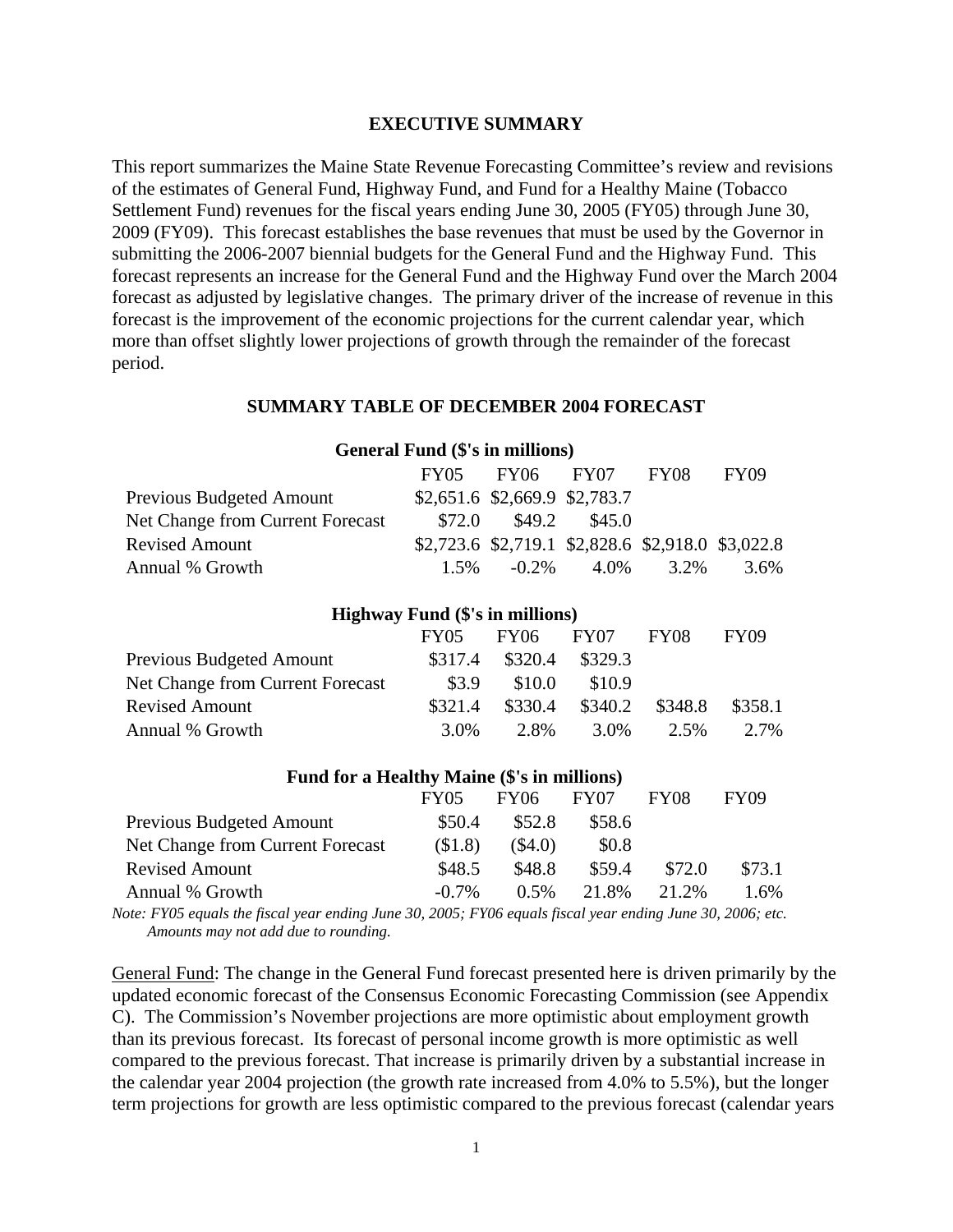2005, 2006 and 2007 growth rates were revised downward from 4.5% growth to 4.0%). The 2004 calendar year increase more than offsets the longer-term slower growth and was the primary driver of the increase in the revenue forecast. The Commission also revised its inflation estimate for the 2004 calendar year – increasing it from 2.0% to 2.8%. The longer-term projections for inflation were lowered, resulting in a 2% inflation assumption for calendar year 2005 through calendar year 2009.

 The modest growth in the General Fund revenue pattern between FY04 and FY05 and the negative growth between FY05 and FY06 reflect the impact of the 121<sup>st</sup> Legislature's changes to the revenue pattern, which included a number of substantial "one-time" revenue increases. These include the upfront payment for the lease of the wholesale liquor operation, some delays in tax changes to conform to federal tax changes, Highway Fund contributions to revenue sharing, increases in the General Fund share of the Real Estate Transfer Tax and the Tax Amnesty program.

Highway Fund: Highway Fund revenue is projected upward for all major lines based on strong historic performances. The major increases in the Highway Fund revenue forecast are in the Fuel Taxes line and the Motor Vehicle Registrations and Fees line. The increase in the Fuel Taxes line is driven by the increase in the Personal Income economic variable. Like the General Fund major tax lines, the short-term increase in that variable more than offset the longer-term slower growth assumptions. The increase in the assumed inflation rate in calendar year 2004 in the economic forecast (2.8% instead of 2.0%) resulted in a higher assumed tax rate as a result of the automatic indexing of the fuel taxes that began in FY04. Motor vehicle registration and fees increased based on strong historic performances.

Fund for a Healthy Maine: The Fund for a Healthy Maine is revised downward as a result of new estimates of the tobacco settlement payments, which indicate that the adjustments that are part of the settlement (particularly the volume adjustment that is based on national cigarette sales) will reduce the payments below previous estimates. In addition, further downward revisions for the short-term (FY05 and FY06) result from a revised start date assumption for the "Racino" (video slot machines facility) at the Bangor Raceway. An unexpected payment received in August 2004 from a new participating manufacturer lessened the downward reduction in FY05. The additional increase in the revenue flow to this fund stems from a new series of payments (Strategic Contribution Payments) that begin in FY08 that have been part of the Master Settlement Agreement from the beginning. (Note: the estimates in this final report include additional adjustments to the estimates of tobacco settlement payments that did not get included into the December  $1<sup>st</sup>$  memo.)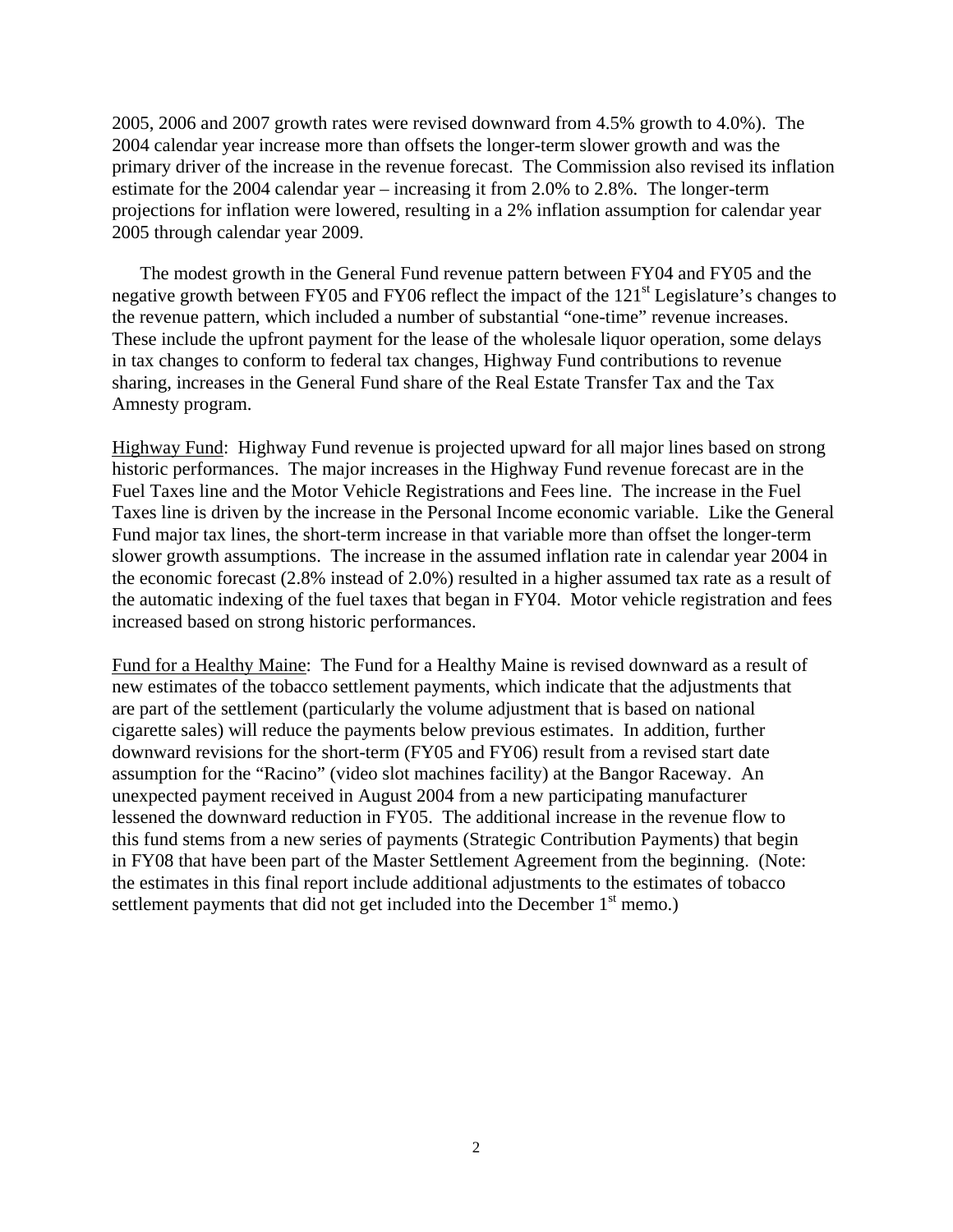## **I. INTRODUCTION AND BACKGROUND TO REVENUE FORECAST**

This report represents the major update of the revenue forecast and provides the estimates of the revenue available for the Governor's biennial budget submissions due by January 7, 2005. This report and appendices provide a description of all of the key elements to the revenue forecast for the General Fund, Highway Fund and the Fund for a Healthy Maine. In addition, this year's report includes a projection of the estimated revenue throughout the forecast period of certain taxes on service providers dedicated to the Medicaid/MaineCare program that, while dedicated, represent a substantial shift of resources from the General Fund.

## **A. Economic Forecast**

As directed by the originating Executive Order and the subsequent statute, the Committee closely examined the economic assumptions developed by the Consensus Economic Forecasting Commission (CEFC). (See Appendices A and C for background and report). First, projected employment, income, interest rates and inflation changes were used directly in the tax revenue estimating models maintained and operated by Maine Revenue Services. Second, Committee members assessed revenue trends predicted by models and by other agencies against economic expectations offered by the CEFC.

The CEFC met October 7, 2004 to prepare the economic assumptions that would become the basis of the Revenue Forecasting Committee's revenue projections. Given that Maine's economic health is highly dependent on national economic activity, the Commission examined national economic trends and projections. It concluded that growth in the current calendar year based on data through 3 quarters would be significantly higher than previously projected. The Commission was less optimistic for the subsequent 4 years and projected slightly slower growth.

The CEFC has been asked to expand the number of economic variables that it forecasts and provides to Maine Revenue Services to incorporate in their tax models. A detailed list of these assumptions can be found in Appendix A. The Revenue Forecasting Committee directly adopted the Economic Commission's forecast and incorporated these assumptions into its revenue forecasting models. The major economic growth assumptions underlying the December 2004 revenue projections are as follows:

| <b>Summary of Consensus Economic Forecasting Commission Economic Forecast</b> |      |            |      |      |      |      |
|-------------------------------------------------------------------------------|------|------------|------|------|------|------|
| <b>Calendar Years</b>                                                         | 2004 | 2005       | 2006 | 2007 | 2008 | 2009 |
| • W&S Employment (Annual Percentage Change)                                   |      |            |      |      |      |      |
| $>$ Consensus 2/2004                                                          | 0.8  | <b>1.0</b> | 1.0  | 1.0  |      |      |
| $>$ Consensus 11/2004                                                         | 0.9  | 1.7        | 1.5  | 1.1  | 1.3  | 1.3  |
| > Incremental Change                                                          | 0.1  | 0.7        | 0.5  | 0.1  |      |      |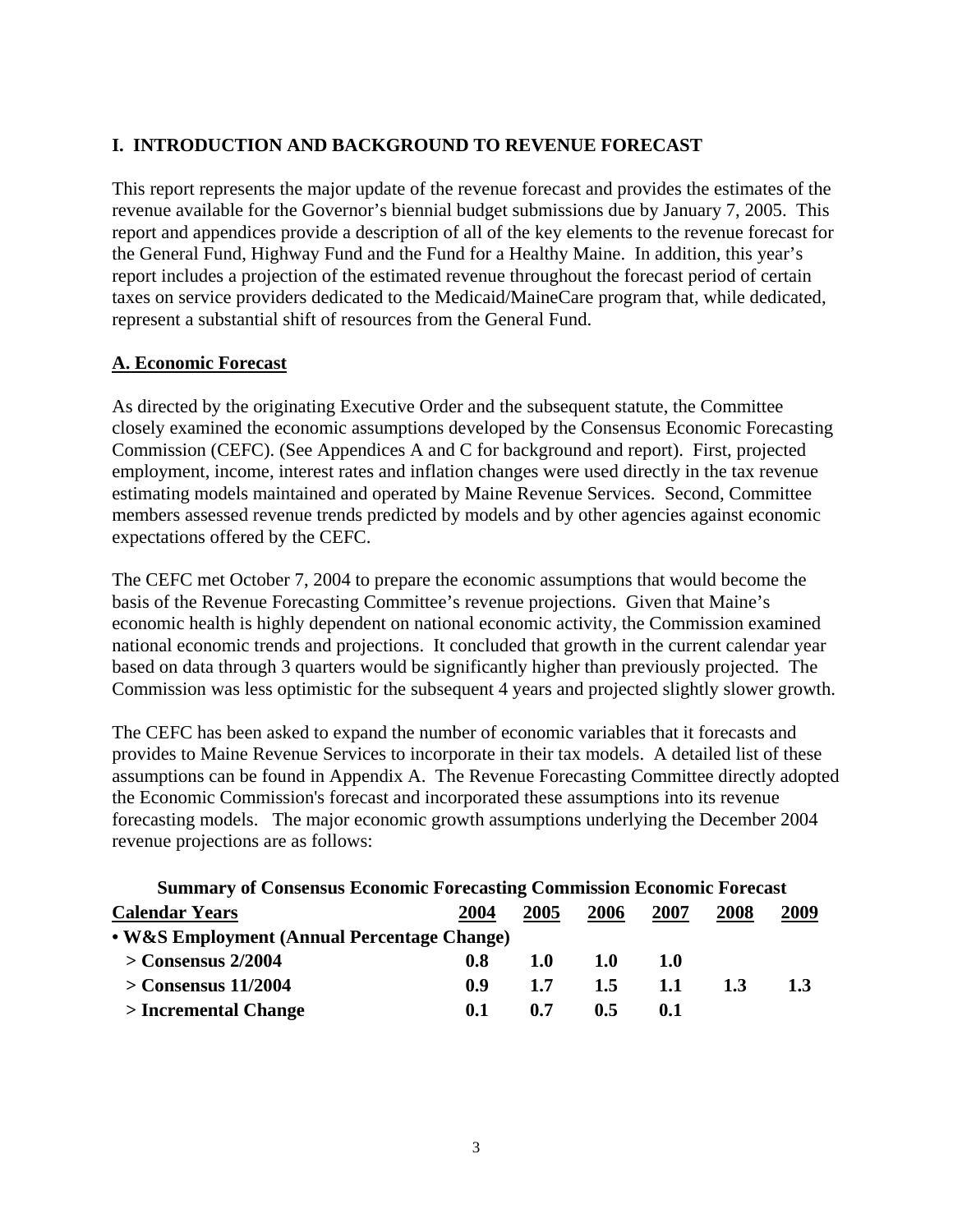| Summary of Consensus Economic Forecasting Commission Economic Forecast (continued) |      |      |      |        |        |        |            |
|------------------------------------------------------------------------------------|------|------|------|--------|--------|--------|------------|
| <b>Calendar Years</b>                                                              | 2004 | 2005 | 2006 |        | 2007   | 2008   | 2009       |
| • Personal Income (Annual Percentage Change)                                       |      |      |      |        |        |        |            |
| $>$ Consensus 2/2004                                                               |      |      | 4.0  | 4.5    | 4.5    | 4.5    |            |
| $>$ Consensus 11/2004                                                              |      |      | 5.5  | 4.0    | 4.0    | 4.0    | $4.0\;4.0$ |
| > Incremental Change                                                               |      |      | 1.5  | $-0.5$ | $-0.5$ | $-0.5$ |            |
| • CPI (Annual Percentage Change)                                                   |      |      |      |        |        |        |            |
| $>$ Consensus 2/2004                                                               |      |      | 2.0  | 2.0    | 2.5    | 2.5    |            |
| $>$ Consensus 11/2004                                                              |      |      | 2.8  | 2.0    | 2.0    | 2.0    | $2.0\ 2.0$ |
| > Incremental Change                                                               |      |      | 0.8  | 0.0    | $-0.5$ | $-0.5$ |            |
|                                                                                    |      |      |      |        |        |        |            |

**Summary of Consensus Economic Forecasting Commission Economic Forecast (continued)**

#### **B. Capital Gains Forecast**

A major variable that is not included in the economic forecast is a projection of net capital gains. Maine's exceptional capital gains growth during the stock market "bubble" of the late 1990's (in excess of 20% annual increases for 5 consecutive years through tax year 2000) came to an abrupt end in tax year 2001 plummeting 53.1%, resulting in a very unpleasant April surprise in 2002. Capital Gains during the "bubble" were overly conservative with respect to this variable, resulting in sizeable positive variances in the Individual Income Tax line. While Maine did have the direction right in 2001, the Committee did not anticipate the extent of the reduction that was more than twice what the Committee had forecast. The extent of the appreciation in the stock market and the amount of income derived from capital gains significantly increased the volatility of Maine's already volatile General Fund revenue stream.

The Revenue Forecasting Committee and Maine Revenue Services, like their counterparts in other states, have had much difficulty trying to accurately forecast this variable. Maine data is not captured at the state level and may only be accessed through federal tax data. That information is shared with Maine Revenue Services, but it lags by as much as 2 years. Since November 1999, Maine Revenue Services has been required to provide a report on the net capital gains and losses realized by taxpayers filing Maine individual income tax returns. That report was initially reported to the Joint Standing Committee on Appropriations and Financial Affairs and the Joint Standing Committee on Taxation. Now, the report is provided just to the Revenue Forecasting Committee, which includes this information in its annual December report. (Appendix D provides a copy of that report).

With the bursting of the "bubble", the extent of the individual income tax liability derived from net capital gains has dropped down from its peak in 2000 of 17.5% to a level more in line with historical patterns before the "bubble." The committee is now forecasting that taxes on net capital gains will be in the 6.5% range for the foreseeable future. The Table below presents some history and the current projections of net capital gains that are factored into the forecast for the Individual Income Tax line.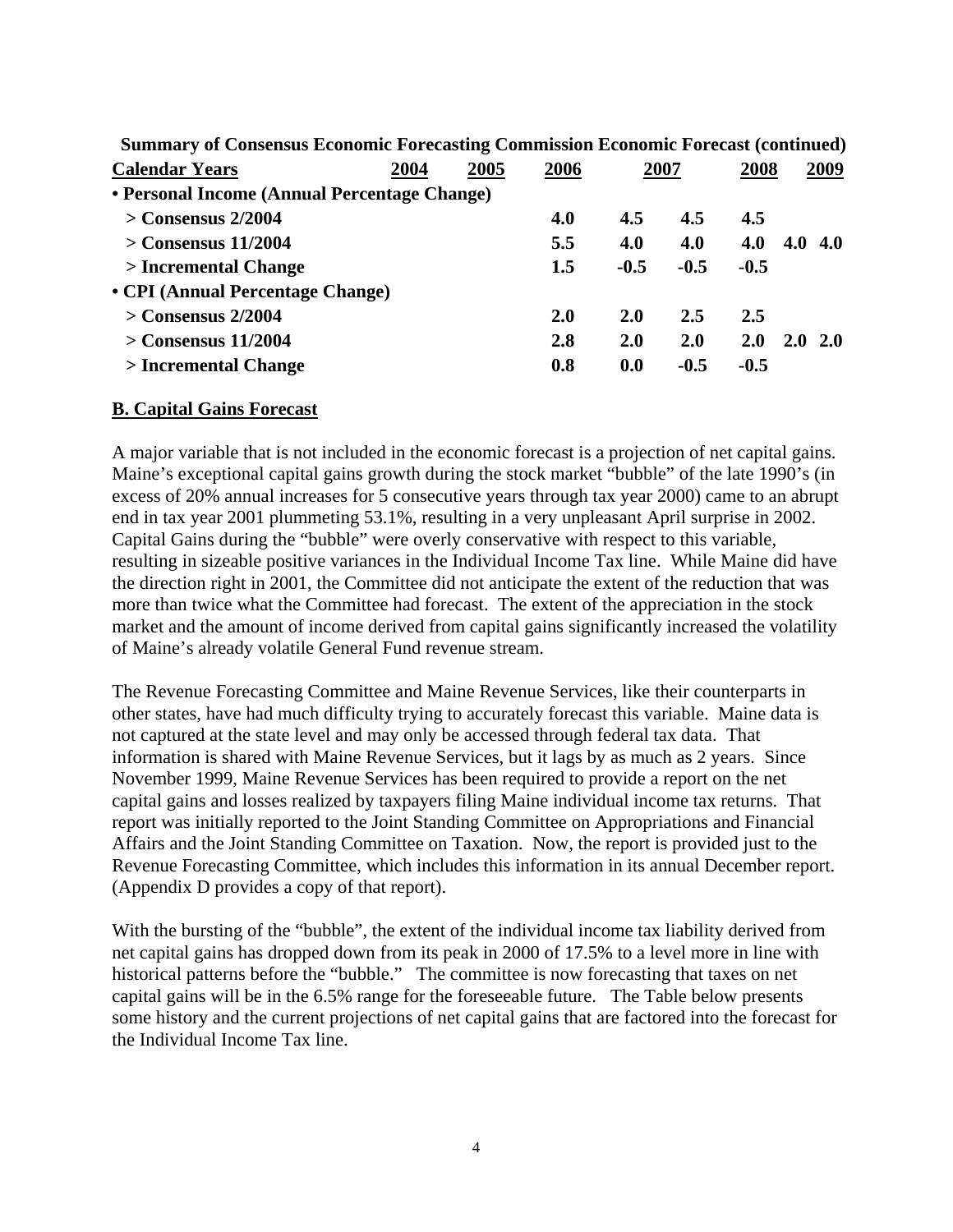| <b>Maine Resident - Net Capital Gains</b> |  |
|-------------------------------------------|--|
|-------------------------------------------|--|

|          |                                  | Annual   |
|----------|----------------------------------|----------|
| Tax Year | \$ Millions                      | Change   |
| 1996     | \$799.7                          | 45.0%    |
| 1997     | \$1,218.7                        | 52.4%    |
| 1998     | \$1,551.0                        | 27.3%    |
| 1999     | \$1,867.2                        | 20.4%    |
| 2000     | \$2,360.3                        | 26.4%    |
| 2001     | \$1,108.0                        | $-53.1%$ |
| 2002     | \$916.6                          | $-17.3%$ |
|          | <b>December 2004 Projections</b> |          |
| 2003     | \$1,001.7                        | 9.3%     |
| 2004     | \$1,056.8                        | 5.5%     |
| 2005     | \$1,099.0                        | 4.0%     |
| 2006     | \$1,143.0                        | 4.0%     |
| 2007     | \$1,188.7                        | 4.0%     |
| 2008     | \$1,236.3                        | 4.0%     |
| 2009     | \$1,285.7                        | 4.0%     |

#### **C. Legislative Changes**

The Revenue Forecasting Committee bases the revenue forecast on current law. The Committee does review the revenue derived from legislative changes. While the Committee did make some small adjustments to the amounts budgeted for General Fund revenue from enacted legislative changes, this forecast is particularly affected by the shift of budgeted revenue from enacted legislative changes. The table below shows that the 121<sup>st</sup> Legislature enacted net budgeted increases for the 2004-2005 biennium totaling \$319.1 million in order to address the General Fund structural gap and to address subsequent Medicaid/MaineCare shortfalls. The one-time nature of many of those proposals is evident in that the budgeted revenue from those same legislative changes that carry over to the 2006-2007 biennium total only \$146.4 million, a drop in revenue between the biennia of \$172.7 million.

## **Legislative Changes Enacted by 121st Legislature 2003 and 2004 Legislative Sessions Budgeted Revenue (\$'s in millions)**

|                                                         | FY04 FY05 FY06 FY07    |         |         |
|---------------------------------------------------------|------------------------|---------|---------|
| Net General Fund Revenue from 121st Legislative Changes | \$183.5 \$135.7 \$73.3 |         | \$73.1  |
| <b>Biennial Totals</b>                                  |                        | \$319.1 | \$146.4 |
| Change from 2004-2005 to 2006-2007 Biennium             |                        |         | \$172.7 |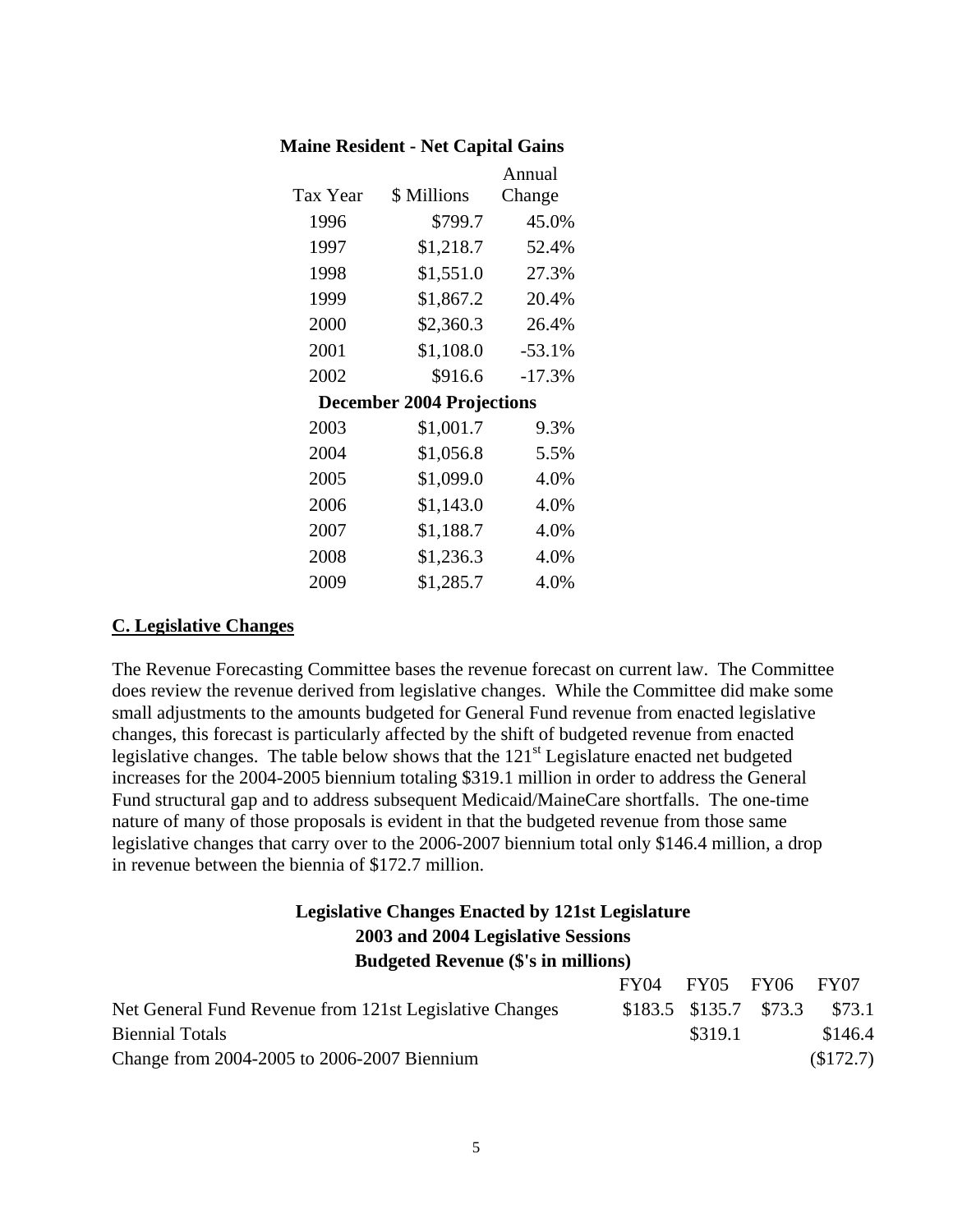#### **III. OVERVIEW OF REVENUE PROJECTIONS**

This section provides narrative descriptions of each of the forecasts of the major revenue sources of the General Fund and Highway Fund and a summary of the outlook for the Fund for a Healthy Maine. This report also includes a projection of certain new taxes on health care providers that are set aside as dedicated revenue for the Medicaid program. The Tables in Appendix B provide some recent historical data of actual revenue collections for each of these funds, a comparison by major revenue source of actual FY04 revenue compared to final budgeted amounts, and a comparison of current projections to revised projections for FY05 through FY09. In these tables, the General Fund "Other Revenue" component, which has become a substantial and largely unexplained piece, has been broken out into some categories for the first time to help explain the forecast of "Other Revenue" in the General Fund. The amounts in the tables in the narratives that follow may not add due to rounding.

#### **A. General Fund**

## **General Fund (\$'s in millions)**  FY05 FY06 FY07 FY08 FY09 Previous Budgeted Amount \$2,651.6 \$2,669.9 \$2,783.7 Net Change from Current Forecast  $$72.0$  \$49.2 \$45.0 Revised Amount \$2,723.6 \$2,719.1 \$2,828.6 \$2,918.0 \$3,022.8 Annual % Growth 1.5% -0.2% 4.0% 3.2% 3.6%

 The projections of major sources of General Fund revenue are summarized in the following as narrative descriptions of the major assumptions and unusual legislative changes that affected the revenue stream.

#### **Sales and Use Tax**

#### **Sales and Use Tax (\$'s in millions)**

|                                  | <b>FY05</b> | FY06 FY07 |         | FY08                                | FY09 |
|----------------------------------|-------------|-----------|---------|-------------------------------------|------|
| <b>Previous Budgeted Amount</b>  | \$896.1     | \$938.0   | \$982.4 |                                     |      |
| Net Change from Current Forecast | \$18.6      | \$16.9    | \$11.9  |                                     |      |
| <b>Revised Amount</b>            | \$914.7     |           |         | \$954.9 \$994.3 \$1,035.6 \$1,079.8 |      |
| Annual % Growth                  | $-0.3\%$    | 4.4%      | 4.1%    | 4.1%                                | 4.3% |

This revenue source is projected using econometric models. The primary variables used to forecast this revenue line are the aggregate forecast of Personal Income, inflation and total employment growth. With the exception of the lower inflation forecast in calendar years 2006 and 2007, all of these variables produce an increase of the forecast for this line. The growth pattern in the forecast mirrors that of aggregate Personal Income. The decline in FY05 results from the splitting out of certain taxable sales of services into their own revenue line (see below). In FY05, the amount estimated to be associated with those service taxes broken out into the "Service Provider Tax" revenue source is \$46.7 million. Absent the separation of those amounts, the committee accepted the model runs without any additional "targeting." Although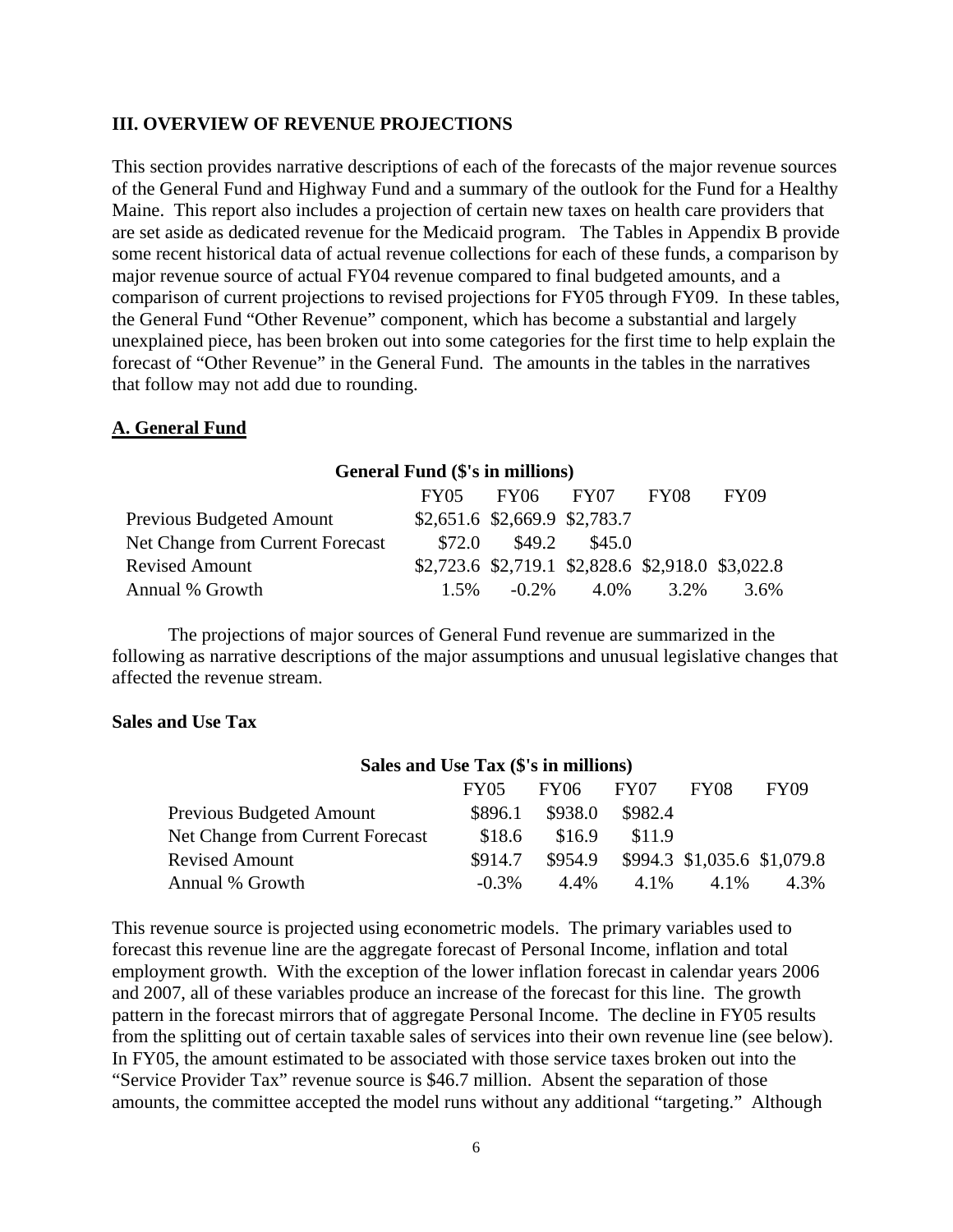the Committee in the past has tried to target certain aspects of the model, such as automobile sales, in the end, that additional targeting did not seem to improve the forecast of the sales tax line.

Legislative changes during the  $121<sup>st</sup>$  Legislature (2003 and 2004) increased revenue in this line by approximately \$7.1 million in FY05 and slightly above \$7.5 annually during the 2006-2007 biennium. One component of that legislative package was reversed in this forecast reducing the estimated impact of the legislative changes by approximately \$1.5 million annually. Unlike other revenue lines, the legislative changes did not affect the flow of revenue with one-time or unusual revenue patterns.

#### **Service Provider Tax**

| <b>Service Provider Tax (\$'s in millions)</b> |             |        |        |        |             |
|------------------------------------------------|-------------|--------|--------|--------|-------------|
|                                                | <b>FY05</b> | FY06   | FY07   | FY08   | <b>FY09</b> |
| Previous Budgeted Amount                       | \$46.7      | \$48.8 | \$51.1 |        |             |
| Net Change from Current Forecast               | \$0.0       | \$0.0  | \$0.0  |        |             |
| <b>Revised Amount</b>                          | \$46.7      | \$48.8 | \$51.1 | \$53.2 | \$55.3      |
| Annual % Growth                                | $0.0\%$     | 4.5%   | 4.7%   | 4.1%   | 3.9%        |

This revenue source was segregated from the Sales and Use Tax in order to combine it with a dedicated revenue tax on Private Non-medical Institutions (PNMI's), a portion of which is eligible for Medicaid match. The Committee and Maine Revenue Services did not have sufficient data or historical experience to provide a refinement of the segregation of these services that were previously taxed as taxable sales. With a few more months of data, the Committee and Maine Revenue Services will revisit these estimates and revise them as needed.

#### **Individual Income Tax**

| <b>Individual Income Tax (\$'s in millions)</b> |         |                                                        |       |      |             |  |
|-------------------------------------------------|---------|--------------------------------------------------------|-------|------|-------------|--|
|                                                 |         | FY05 FY06 FY07                                         |       | FY08 | <b>FY09</b> |  |
| Previous Budgeted Amount                        |         | $$1,166.4$ $$1,234.2$ $$1,298.6$                       |       |      |             |  |
| Net Change from Current Forecast                |         | \$29.7 \$12.3                                          | \$7.5 |      |             |  |
| <b>Revised Amount</b>                           |         | $$1,196.1$ $$1,246.5$ $$1,306.1$ $$1,369.7$ $$1,431.4$ |       |      |             |  |
| Annual % Growth                                 | $3.4\%$ | 4.2%                                                   | 4.8%  | 4.9% | 4.5%        |  |

The forecast for the Individual Income Tax is consistent with the changes in the economic forecast. The Individual Income Tax is forecast with the input of several economic variables: the components of Personal Income, inflation, total employment growth, the unemployment rate, and the 3-month treasury bill and 10-year treasury note rates. In addition to these economic variables, Maine Revenue Services must also input assumptions about net capital gains (see discussion of Capital Gains Forecast above). For the most part the relationship and the effect of these variables on the individual income tax is obvious. Personal Income and the distribution of that variable into its components (salaries and wages; dividends, interest and rent; proprietor's income; and transfer payments) affect the accuracy of the Individual Income Tax forecast. Part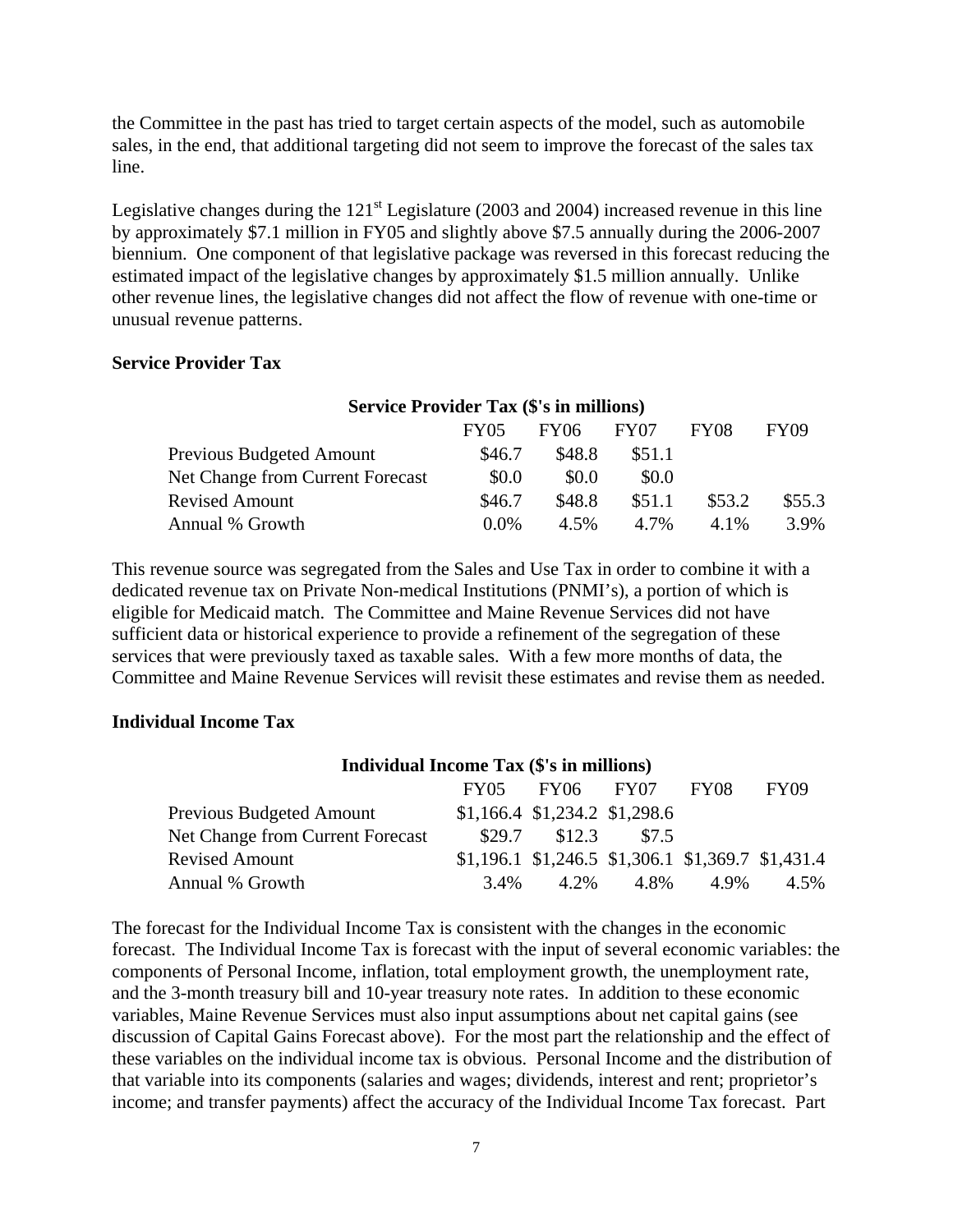of the problem that resulted in the unpleasant "April Surprise" of 2002 was capital gains, but another third was a problem with the distribution of the components of Personal Income. Since that time, the Consensus Economic Forecasting Commission has spent much more time in evaluating the distribution of Personal Income. The forecast of inflation has some offsetting influences on the forecast. On one hand, a higher rate of inflation will result in a higher forecast of nominal salaries and wages and proprietors' income. On the other hand, the tax brackets are indexed for inflation and a higher rate of inflation will increase the brackets and reduce the rates applied to certain income below the highest bracket.

The modest growth from FY04 to FY05 is influenced somewhat by this factor, but the largest changes result from the unusual increase of revenue in FY04 due to the Tax Amnesty program and other enforcement initiatives that enhanced revenue by more than \$4 million and from the deduction of the distributions for the Maine Residents Property Tax and Rent Refund or "circuit breaker" program from individual income tax revenue. FY05 was the first year that this large program is deducted from the revenue side. Provided below is a summary of the gross amounts that will be deducted from Individual Income Tax as a result of the "circuit breaker" program:

| <b>Tax and Rent Refund (Circuit Breaker) Program Reimbursements</b> |            |            |            |            |             |  |  |
|---------------------------------------------------------------------|------------|------------|------------|------------|-------------|--|--|
| (\$'s in millions)                                                  |            |            |            |            |             |  |  |
|                                                                     | FY05       | FY06       | FY07       | FY08       | <b>FY09</b> |  |  |
| <b>Previous Budgeted Amount</b>                                     | $-$ \$24.7 | $-$ \$25.8 | $-$ \$27.0 |            |             |  |  |
| <b>Net Change from Current Forecast</b>                             | \$0.0      | $-$ \$3.5  | $-\$1.7$   |            |             |  |  |
| <b>Revised Amount</b>                                               | $-$ \$24.7 | $-$ \$29.3 | $-$ \$28.7 | $-$ \$29.4 | $-$ \$30.2  |  |  |
| Annual % Growth                                                     | 2.4%       | 18.2%      | $-1.9\%$   | $2.5\%$    | 2.5%        |  |  |

The transfers for the "circuit breaker" program were capped in FY05 by statute, resulting in a sizeable shortfall in FY05 that must be paid from the FY06 transfer amount, which is the cause of the substantial growth in FY06 of 18.2% and the decline in FY07. The shortfall, which totals \$2,034,790, results from a delay of \$903,000 of FY04 program expenditures paid in FY05 and a higher revised estimate of FY05 program expenditures.

#### **Corporate Income Tax:**

## **Corporate Income Tax (\$'s in millions)**  FY05 FY06 FY07 FY08 FY09 Previous Budgeted Amount  $$104.4$  \$96.7 \$94.2 Net Change from Current Forecast \$19.0 \$16.5 \$12.6 Revised Amount \$123.4 \$113.1 \$106.8 \$93.0 \$93.0 Annual % Growth 10.5% -8.3% -5.6% -12.9% 0.0%

The Corporate Income Tax model is driven by employment growth and the CPI forecast. The employment growth assumption increases in each year of the forecast and a higher estimate of inflation in 2004 results in a net increase in the projections for this tax. The increases in the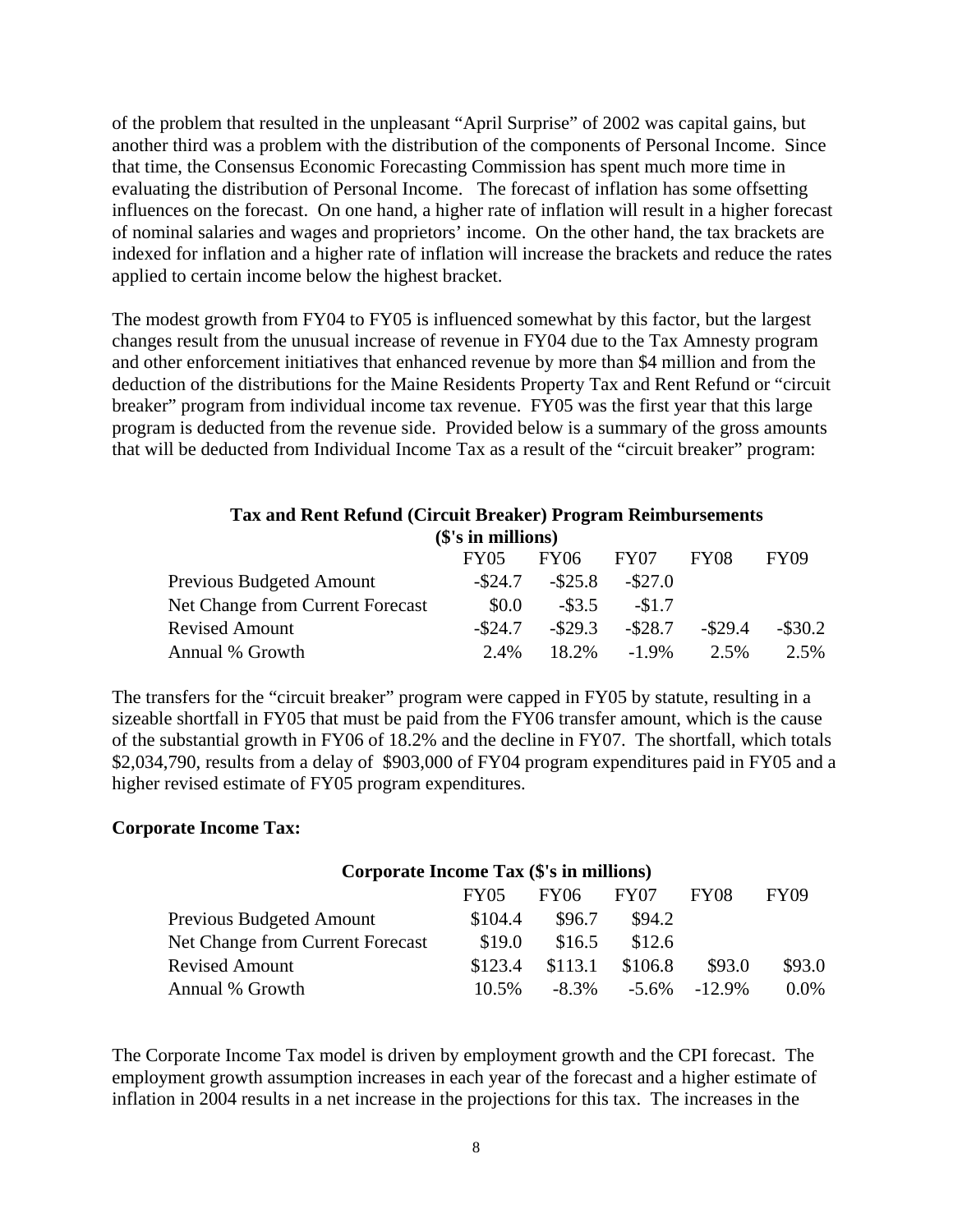short-term and the negative growth after FY05 are attributable to recent adjustments to the conformity of state tax law with federal tax laws. Revenue estimates were driven upward for FY04 and FY05, in part, due to the improved underlying economic conditions and to the delayed conformity to the Federal code with respect to bonus depreciation. The delay in conformity causes State tax collections to be higher in FY04 and FY05 and to be lower in the years after that.

#### **Cigarette and Tobacco Tax**

| Cigarette and Tobacco Tax (\$'s in millions) |             |             |                  |             |             |  |  |
|----------------------------------------------|-------------|-------------|------------------|-------------|-------------|--|--|
|                                              | <b>FY05</b> | <b>FY06</b> | FY <sub>07</sub> | <b>FY08</b> | <b>FY09</b> |  |  |
| Previous Budgeted Amount                     | \$96.9      | \$96.1      | \$95.4           |             |             |  |  |
| Net Change from Current Forecast             | $-\$0.9$    | $-\$0.9$    | $-\$0.9$         |             |             |  |  |
| <b>Revised Amount</b>                        | \$96.0      | \$95.2      | \$94.5           | \$93.8      | \$93.0      |  |  |
| Annual % Growth                              | $-0.6%$     | $-0.8\%$    | $-0.7\%$         | $-0.8\%$    | $-0.9\%$    |  |  |

This revenue source has been declining on a more accelerated basis. The Committee had forecast significant drops in the sale of cigarette stamps due to effective anti-smoking campaigns, increased rolling of cigarettes, and the loss of sales to out-of-state and internet purchases. The forecast is reduced by an additional \$900,000 annually in this forecast as a result of targeting the model to a reduced base, FY04 revenue from this source was approximately \$1.0 million under budget.

#### **Public Utilities Tax**

#### **Public Utilities Tax (\$'s in millions)**

|                                  | FY05     | FY06 =   | FY07     | FY08     | FY09     |
|----------------------------------|----------|----------|----------|----------|----------|
| Previous Budgeted Amount         | \$28.1   | \$26.8   | \$25.9   |          |          |
| Net Change from Current Forecast | $-\$1.4$ | $-81.3$  | $-\$1.4$ |          |          |
| <b>Revised Amount</b>            | \$26.7   | \$25.4   | \$24.5   | \$23.3   | \$22.3   |
| Annual % Growth                  | $-4.7\%$ | $-4.6\%$ | $-3.7\%$ | $-4.8\%$ | $-4.5\%$ |

This revenue source includes a small amount of revenue that is related to the Railroad Company Tax (approximately \$400,000 net General Fund revenue), 100% of which is being dedicated beginning in FY06. The largest piece of this major revenue line is the Telecommunications Personal Property Tax. That tax is projected to decline for 2 reasons: 1) the mill rate on that property is statutorily scheduled to decline through tax year 2010 and 2) the technological changes in this industry have accelerated the depreciation of this personal property.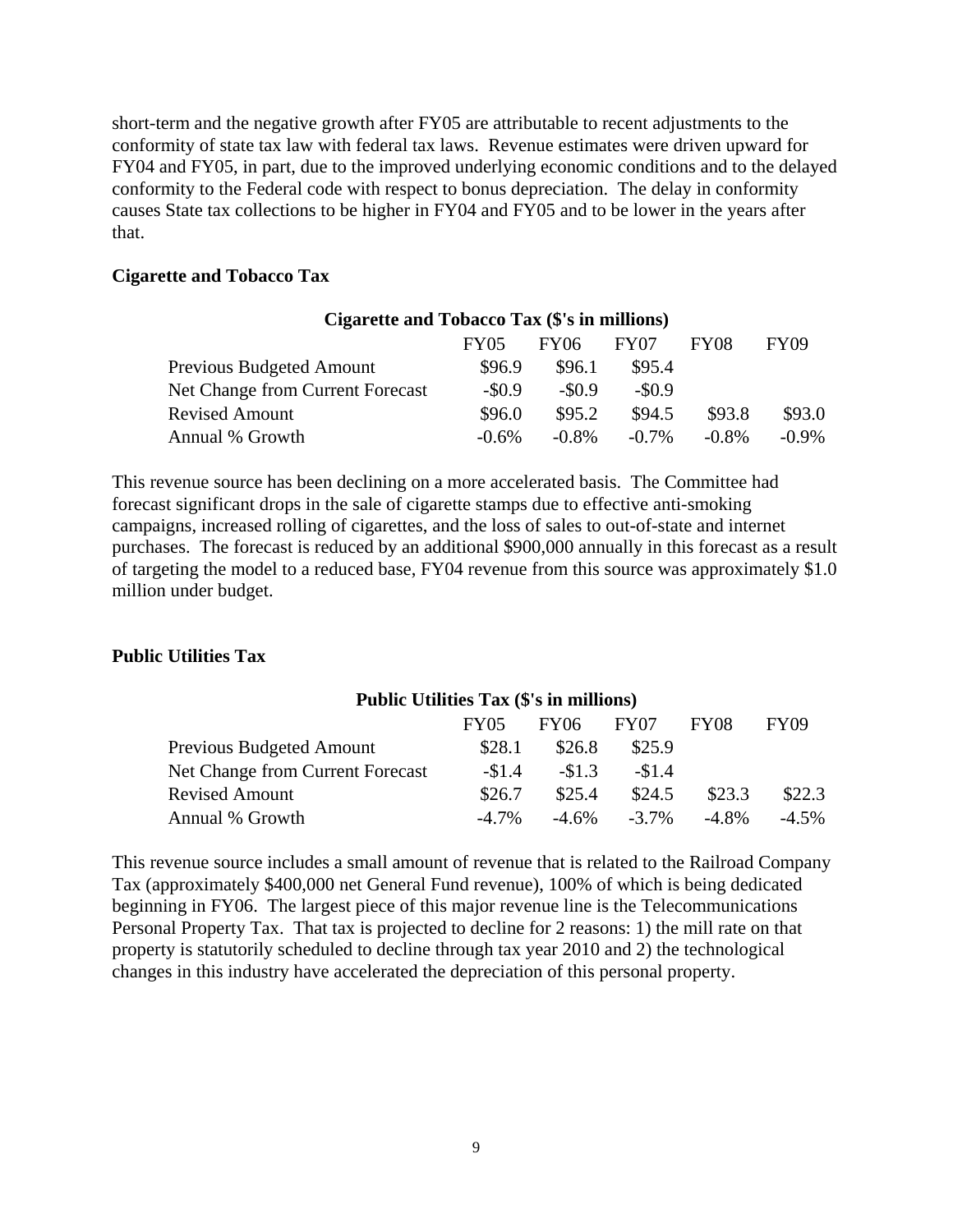#### **Insurance Companies Tax**

| Insurance Companies Tax (\$'s in millions) |        |          |        |             |             |
|--------------------------------------------|--------|----------|--------|-------------|-------------|
|                                            | FY05   | FY06     | FY07   | <b>FY08</b> | <b>FY09</b> |
| Previous Budgeted Amount                   | \$65.8 | \$64.4   | \$67.0 |             |             |
| Net Change from Current Forecast           | \$12.8 | \$12.7   | \$12.7 |             |             |
| <b>Revised Amount</b>                      | \$78.6 | \$77.1   | \$79.6 | \$81.1      | \$82.7      |
| Annual % Growth                            | 8.9%   | $-1.9\%$ | 3.2%   | 1.9%        | 1.9%        |

#### **Insurance Companies Tax (\$'s in millions)**

This revenue source has shown significant growth in recent years since the bursting of the stock market "bubble". The insurance companies tax, based on premiums, has grown as premiums growth has adjusted to make up for the losses in insurance company portfolios. This forecast assumes that the growth of this revenue line will revert back to the normal growth patterns prior to the recent increases. FY05 growth is related to a legislative change that applied the insurance premium tax to contracts for future annuities. That revenue was originally budgeted for receipt in FY04, but was delayed until Maine Revenue Services and the affected taxpayers reached offers in compromise. It is interesting to note that despite this delay from FY04 to FY05 of approximately \$11.4 million of budgeted revenue (the majority of that budgeted revenue was related to retroactive assessments), the insurance companies tax exceeded the FY04 expectations by \$2.8 million. While the growth assumptions have been slowed, the enhanced base off which the growth is projected produces a substantial upward revision for this revenue line.

#### **Estate Tax**

#### **Estate Tax (\$'s in millions)**

|                                  | <b>FY05</b> | FY06    | <b>FY07</b> | FY08    | FY09   |
|----------------------------------|-------------|---------|-------------|---------|--------|
| Previous Budgeted Amount         | \$31.9      | \$32.6  | \$34.6      |         |        |
| Net Change from Current Forecast | $-82.9$     | $-82.5$ | $-$ \$3.0   |         |        |
| <b>Revised Amount</b>            | \$29.0      | \$30.1  | \$31.6      | \$33.9  | \$35.4 |
| Annual % Growth                  | $-9.5\%$    | $3.6\%$ | 5.0%        | $7.2\%$ | 4.3%   |

Estate tax estimates are forecast by Maine Revenue Services using a model based on aggregate Personal Income growth. Looking at aggregated data of actual tax returns using a data warehouse enhances the data and the model. Tax year 2003 returns are the most recent available and is the adjusted base year upon which this forecast derives. An adjustment is also made to account for additional estate tax planning, which is occurring in reaction to Maine's recent decision to not conform with federal tax law. The unusual 7.2% growth in FY08 is related to federal law changes for the estate exemption amount, which is fully phased-in at \$1 million for deaths occurring in 2006. Previous year growth rates were suppressed by the effect of the phasein of the exemption.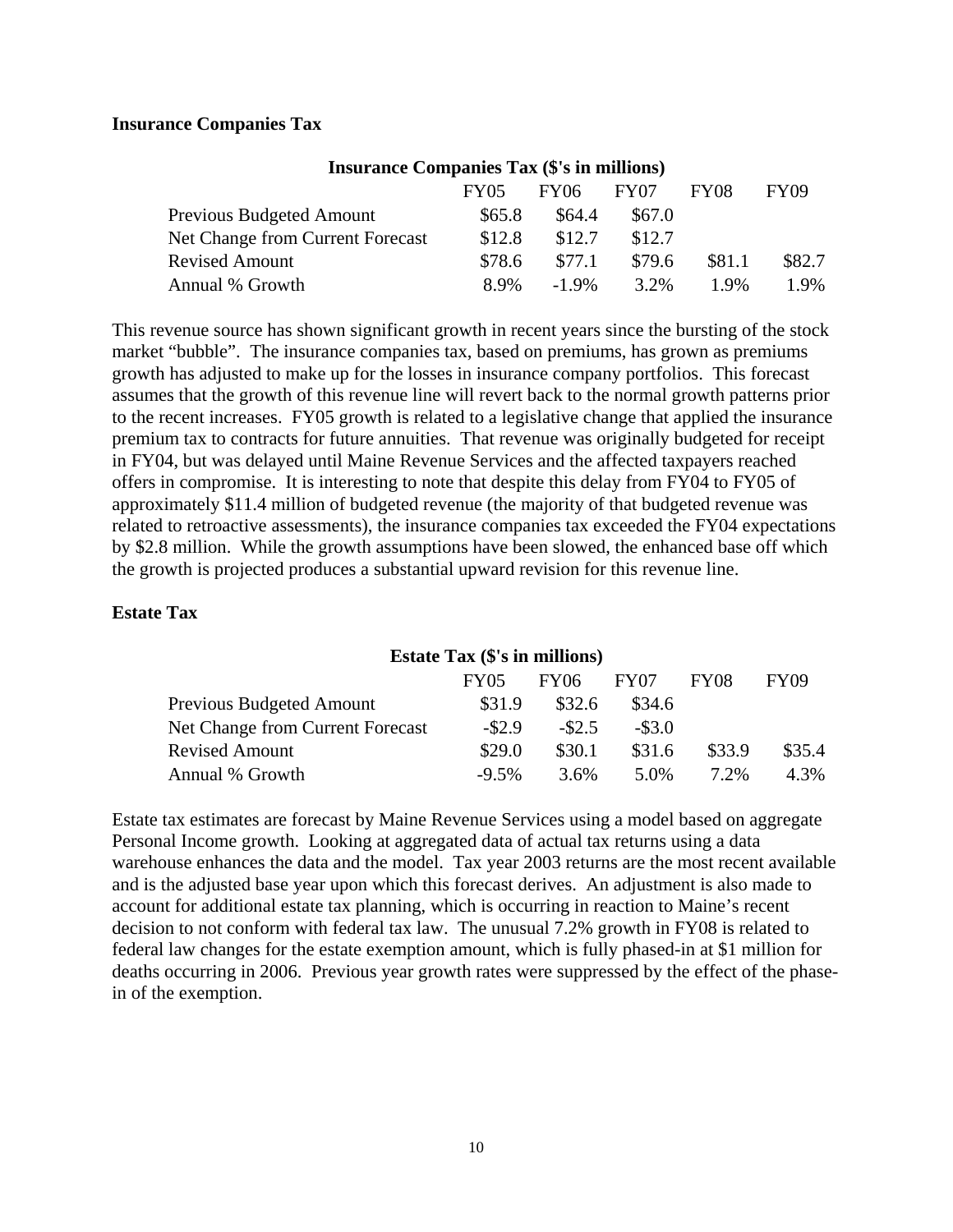#### **Property Tax - Unorganized Territory**

|                                  | <b>FY05</b> | FY06 =  | FY07   | <b>FY08</b> | FY09   |
|----------------------------------|-------------|---------|--------|-------------|--------|
| Previous Budgeted Amount         | \$10.6      | \$10.7  | \$11.0 |             |        |
| Net Change from Current Forecast | \$0.0       | \$0.0   | \$0.0  |             |        |
| <b>Revised Amount</b>            | \$10.6      | \$10.7  | \$11.0 | \$11.3      | \$11.7 |
| Annual % Growth                  | $-1.2\%$    | $1.0\%$ | 2.7%   | 3.0%        | 3.0%   |
|                                  |             |         |        |             |        |

#### **Property Tax - Unorganized Territory (\$'s in millions)**

Property Tax - Unorganized Territory – The annual General Fund transfers for the General Fund expenditures of the municipal cost component of the Unorganized Territory have not been revised in this forecast despite a positive revenue variance of \$506,684 in FY04. That variance is the result of an accounting adjustment from a prior period and should not affect current projections of expenditures and the related transfers to the General Fund.

#### **Income from Investments**

| Income from Investments (\$'s in millions) |       |       |         |             |             |  |
|--------------------------------------------|-------|-------|---------|-------------|-------------|--|
|                                            | FY05  | FY06  | FY07    | <b>FY08</b> | <b>FY09</b> |  |
| Previous Budgeted Amount                   | \$1.0 | \$1.6 | \$1.8   |             |             |  |
| Net Change from Current Forecast           | \$3.1 | \$4.4 | \$4.3   |             |             |  |
| <b>Revised Amount</b>                      | \$4.1 | \$6.0 | \$6.0   | \$6.0       | \$6.0       |  |
| Annual % Growth                            | 76.8% | 48.0% | $0.0\%$ | $0.0\%$     | $0.0\%$     |  |

General Fund Income from Investments is expected to increase by \$3,064,390 in FY05, \$4,439,493 in FY06 and \$4,295,338 in FY07. These recommended adjustments are due to a projected increase in interest rates as well as the impact of increased balances in the Cash Pool for which the General Fund accumulates interest.

#### **Transfers to Municipal Revenue Sharing**

| <b>Transfers to Municipal Revenue Sharing (\$'s in millions)</b> |           |                        |                                      |             |             |  |  |
|------------------------------------------------------------------|-----------|------------------------|--------------------------------------|-------------|-------------|--|--|
|                                                                  |           | FY05 FY06 FY07         |                                      | <b>FY08</b> | <b>FY09</b> |  |  |
| <b>Previous Budgeted Amount</b>                                  |           | $-112.9 -120.5 -126.2$ |                                      |             |             |  |  |
| <b>Net Change from Current Forecast</b>                          | $-$ \$3.4 |                        | $-\$2.4$ $-\$1.7$                    |             |             |  |  |
| <b>Revised Amount</b>                                            |           |                        | $-116.3 -122.9 -127.8 -132.7 -138.3$ |             |             |  |  |
| Annual % Growth                                                  | 4.4%      |                        | 5.6% 4.0%                            | 3.8%        | 4.2%        |  |  |

The amounts transferred for municipal revenue sharing are based on a percentage of the Individual Income Tax, Corporate Income Tax, Sales and Use Tax and the General Fund portion of the Service Provider Tax. Consequently, the estimate of these amounts is a simple calculation based on the forecast for those taxes. The only unusual change related to these transfers is a planned increase from 5.1% to 5.2% of these taxes beginning in FY06.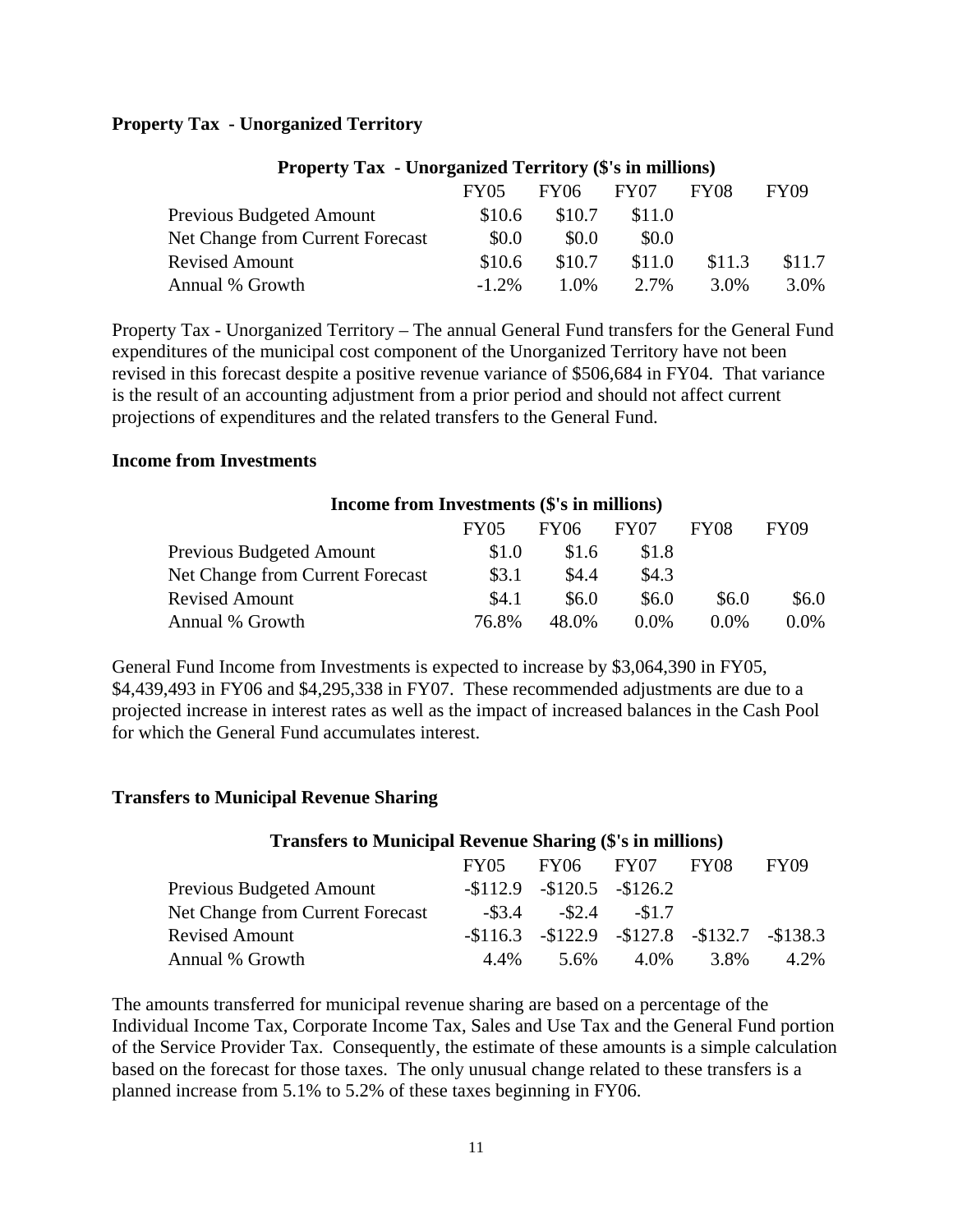#### **Transfer from Lottery Commission**

| Transier ITum Luttery Commission (5 S in minimus) |             |         |         |         |             |  |  |
|---------------------------------------------------|-------------|---------|---------|---------|-------------|--|--|
|                                                   | <b>FY05</b> | FY06 =  | FY07    | FY08    | <b>FY09</b> |  |  |
| Previous Budgeted Amount                          | \$52.1      | \$52.4  | \$51.7  |         |             |  |  |
| Net Change from Current Forecast                  | \$0.2       | \$0.4   | \$1.1   |         |             |  |  |
| <b>Revised Amount</b>                             | \$52.3      | \$52.8  | \$52.8  | \$52.8  | \$52.8      |  |  |
| Annual % Growth                                   | 26.7%       | $1.0\%$ | $0.0\%$ | $0.0\%$ | $0.0\%$     |  |  |

## **Transfer from Lottery Commission (\$'s in millions)**

The Lottery began participation in Powerball, a multistate lottery beginning in FY05, hence the 26.7% growth rate over FY04. This forecast does not include any changes in the base forecast. The only change in this revenue source from the prior forecast is the elimination of an offset against lottery revenue from sales diverted to the new "Racino" in Bangor (see discussion of Pari-mutuel and Gaming Revenue below) that was assumed in the fiscal note for that legislation. The Committee thought that given the limited geographical competition from the Bangor "Racino" that the revenue offset would not be appreciable.

#### **Other Revenues**

| <b>Other Revenues (\$'s in millions)</b> |           |                            |                   |             |                 |  |
|------------------------------------------|-----------|----------------------------|-------------------|-------------|-----------------|--|
|                                          | FY05      | FY06 FY07                  |                   | <b>FY08</b> | <b>FY09</b>     |  |
| <b>Previous Budgeted Amount</b>          |           | $$264.4$ $$188.2$ $$196.3$ |                   |             |                 |  |
| <b>Net Change from Current Forecast</b>  | $-$ \$2.7 | $-$ \$6.9                  | \$1.7             |             |                 |  |
| <b>Revised Amount</b>                    | \$261.7   |                            | $$181.2$ $$198.0$ |             | \$196.9 \$197.8 |  |
| Annual % Growth                          |           | $-19.8\% -30.8\%$          | 9.3%              | $-0.6\%$    | 0.4%            |  |

This category of revenue actually represents many different individual revenue sources that are forecast by several different agencies. As mentioned earlier, this year's report provides additional descriptions of the many sources included in this line. See Appendix B for the detail of the changes in this forecast of this line. Presented in the following paragraphs are descriptions of the major changes that represent substantial revisions to this forecast.

**Real Estate Transfer Tax** – Despite an upward projection in January of 2004 of \$1.1 million, this tax still exceeded budgeted revenue with a \$1,875,519 positive variance in FY04. The real estate market has been quite active and property values have been growing in the double-digit range. This is expected to continue for the short-term through FY05 with an upward revision of \$3,184,214 recommended for that year. Smaller upward revisions are expected in FY06 and beyond. There is also an adjustment in this revenue source in FY06 as the H.O.M.E. Fund share returns to 45% of the total tax (excluding those amounts derived by the transfer of controlling interests). In FY04 and FY05 only, the General Fund retained an additional \$7,500,000 each year that would otherwise have gone to the H.O.M.E. fund.

**Liquor Sales and Operations** – This revenue category reflects the recent leasing of the state's wholesale liquor business to a private entity and the discontinuance of state owned liquor stores.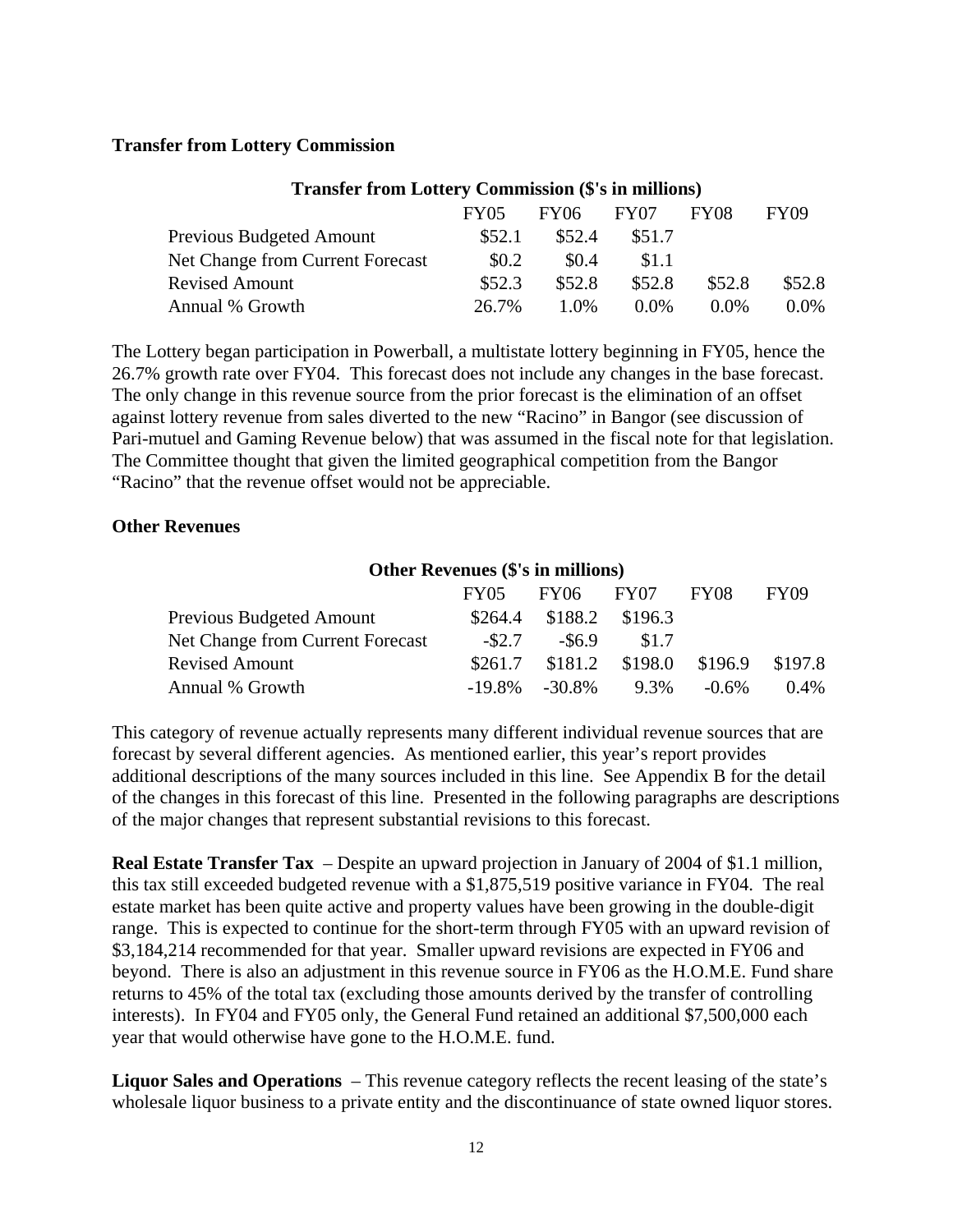Revenues will now be generated on the basis of profit sharing and it is anticipated that these will be reported in a new revenue source code labeled Liquor Profit Sharing (RSC 2575). In FY03 and prior fiscal years, the revenue amounts were recorded as transfers from the State Liquor Commission; for FY04, the revenue amounts reflect a split between revenues transferred by the Liquor Commission and a \$75,000,000 payment received as a result of the leasing of the wholesaling operation; in FY05, the projected revenues will also reflect a split between another \$50,000,000 lease payment and the beginning of the aforementioned profit sharing; and in FY06 and thereafter, the revenue stream in this category will reflect the proceeds of profit sharing. At this point, it is too early to estimate the amount of profit sharing from this venture.

**Liquor Taxes and Fees** – The Department of Public Safety collects most liquor taxes and fees. The adjustments to these revenue projections reflect an increase of almost \$865,000 in annual revenues collected from liquor taxes from increased sales of different types of wine, beer and malt beverages. This increase is partially offset by an annual decrease of slightly more than \$11,000 collected from the licensure of establishments that either sell or serve liquor. This decrease in licensing revenue appears to be the net effect of owner decisions to change licensure type in response to new smoking regulations.

**Banking Fees/Assessments** – The FY04 positive variance of \$724,280 is primarily the result of increased registration and licensing fee income in the Office of Securities, which the Department explains has been aided by greater than anticipated strength in the financial markets. While some continued growth in securities licensing fee revenue is assumed, a continued positive variance in this category of the magnitude of the FY04 variance is not expected. Also of note, this category reflects a significant increase in securities registration fee income budgeted for FY05 and future years, the result of the increase in the filing fee from \$500 to \$1,000 authorized under PL 2003, c. 673, Part RRR, and effective August 1, 2004.

**Corporation Fees & Licenses** – Corporation fees and licenses are administered and collected by the Secretary of State. Beginning in FY05, approximately \$2,500,000 in annual increases to budgeted revenue is attributable to a large number of fee increases authorized by the  $121<sup>st</sup>$  Maine State Legislature.

**Hunting and Fishing License Fees** – The Department of Inland Fisheries and Wildlife collects all hunting and fishing license fees. According to the provisions of Article IX, § 22 of the Maine Constitution, undedicated revenues collected by the department for deposit into the General Fund are "protected" and the Legislature is required to appropriate an amount of funds to the department that is at least equal to the amount of undedicated revenues collected by the department in a particular fiscal year. Due to the expiration of a temporary surcharge that added to most fees collected by the department, budgeted annual revenues decline by almost \$3,000,000 in FY06 and beyond.

**Boat, ATV and Snowmobile Fees** – These revenues are also collected by the Department of Inland Fisheries and Wildlife and were subject to the temporary surcharge.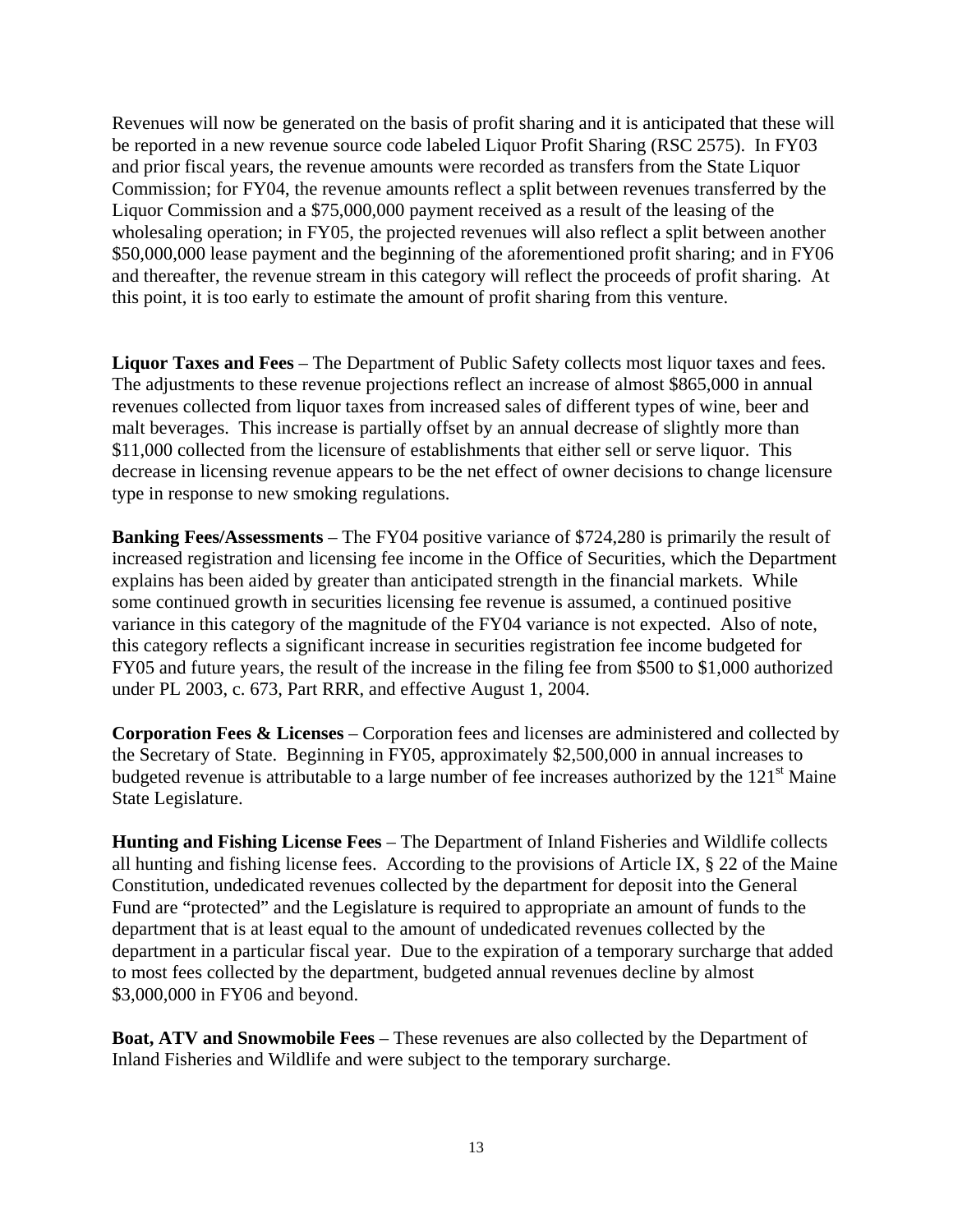**Pari-mutuel and Gaming Revenue** - Pari-mutuel revenue is derived from the "handle" or amount that is wagered on harness racing and is collected for the General Fund by the State Harness Racing Commission. Gaming revenue is collected by the Gambling Control Board and consists of proceeds that will be collected from the video slot machine revenue at a commercial track in Bangor. Changes in the projections of gaming revenue are attributable to the delayed opening of the "Racino" at the Bangor commercial racetrack. Originally forecast to begin in January of 2005 with 500 video gaming machines in a temporary facility, the provisional operating licensee, Penn National, has canceled plans for the temporary facility and is now projecting the opening of a brand new facility with a full compliment of 2,000 video gaming machines in July of 2006. As a consequence of these changes, the only gaming revenue that will be collected in FY05 will be the initial operator's licensing fee of \$200,000. In FY06, gaming revenue will be limited to reimbursements for background checks and additional licensing revenue; all of which will total an estimated \$635,366. In FY07, which will be the "Racino's" first full operating year, it is estimated that gaming revenues will total \$12,936,139 with estimated revenues of \$13,243,305 and \$13,455,619 in FY08 and FY09, respectively.

**Fines, Forfeits and Penalties** – Despite a positive variance of \$1.2 million in FY04, Judicial Fines are not revised upward for this forecast. Some recent fine increases have created some uncertainty in the continuation of this positive variance into future years. Fines collected by other agencies, the Office of the Attorney General, the Department of Professional and Financial Regulation and the Department of Environmental Protection (DEP) are adjusted in this forecast. DEP fine revenue is reduced by (\$215,000) annually beginning in FY05 (based on improved historical data), while the fines collected by the Attorney General, Professional and Financial Regulation and the Treasurer of State (Bad Check Charges) offset that reduction in FY05 resulting in a minor net increase in fine revenue. The reductions exceed the increases in FY06 and FY07.

**Targeted Case Mgmt Revenue (HHS)** – Revenue derived from billing Medicaid for targeted case management services provided to eligible individuals by employees of the State. The variances above budgeted amounts for FY04 and the forecast period reflect an increase in estimated billing for child welfare case management services (and one-time FY04 increases in adult protective and mental retardation billings) offset by decreases in billings for mental health and public health nursing case management services. The mental health decrease is due to a recent decrease in the average number of MaineCare eligible individuals who are receiving services. Estimates for FY06 and beyond also reflect an anticipated reduction in the federal medical assistance percentage (FMAP), the percentage upon which reimbursement is based.

**HHS Services Rendered** – Revenue derived from billing Medicaid, Medicare, and private payers for medical services provided to eligible residents in state-run facilities and programs and from administrative cost allocation reimbursement for certain BDS functions. Estimates reflect an increase in cost allocation reimbursement in FY 2004 (an additional quarter's worth of revenue was recorded in FY04) and a decrease beginning in FY05 (position changes and vacancies associated with the merger into the Department of Health and Human Services are expected to result in reduced levels of reimbursable expenditures). Estimates for FY06 and beyond also reflect an anticipated reduction in the federal medical assistance percentage (FMAP), the percentage upon which the majority of this reimbursement is based.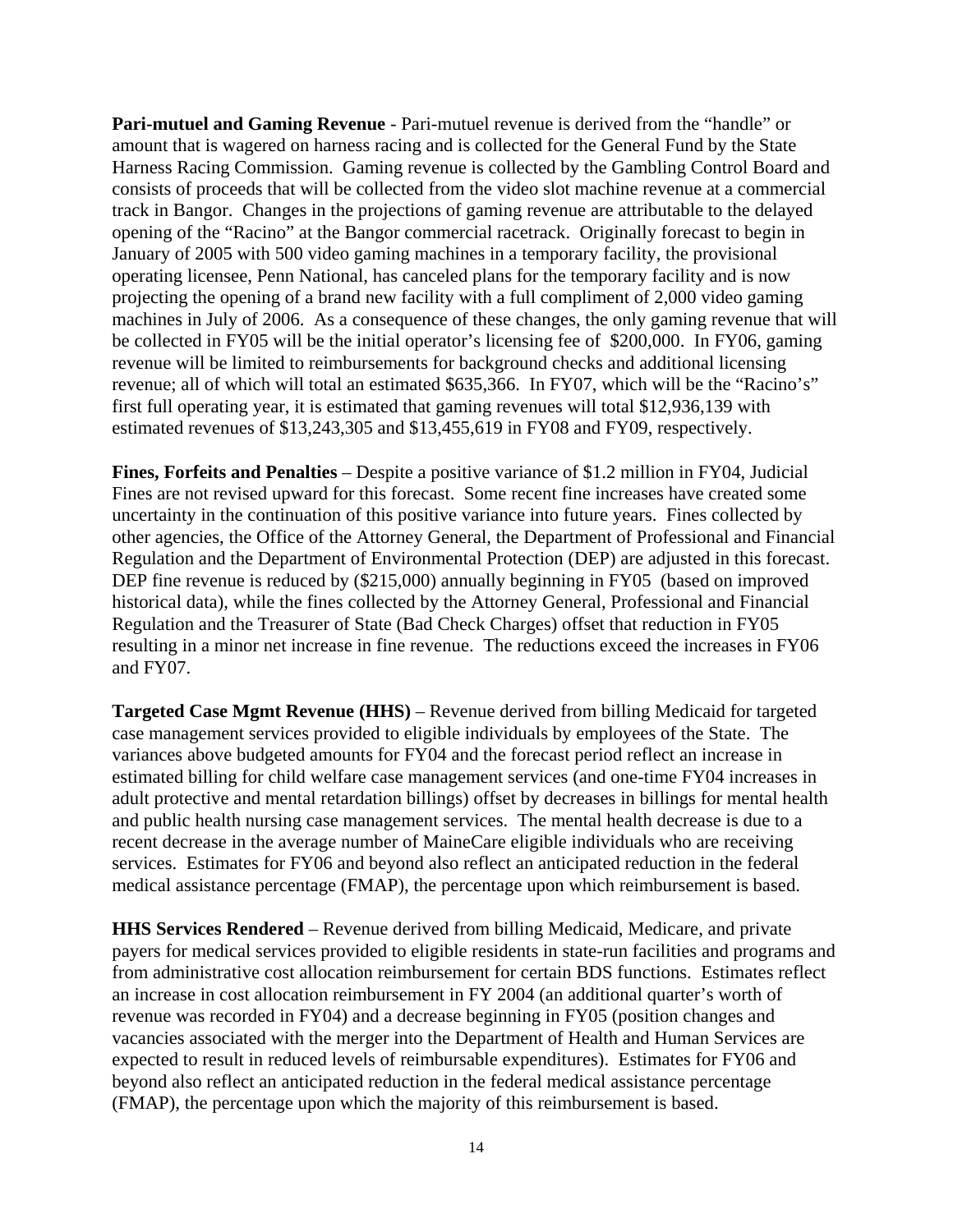**Unclaimed Property Transfer** – Pursuant to 33 MRSA §1964, the Office of the Treasurer of State is authorized to transfer money in the Unclaimed Property Fund to the General Fund. In FY04 there was a \$6,216,948 positive variance in the Unclaimed Property transfer to the General Fund. Part of this difference was the result of a timing issue with the processing of certain claims by the Office of the Treasurer and no adjustment to subsequent years is needed. Revenue in FY06 and beyond assumes a flat base transfer amount of \$7,000,000 annually.

**Tourism Transfer** – This revenue line represents the amount the State Controller is required to transfer to the Tourism Marketing Promotion Fund (5 MRSA §13090-K). The amount transferred is certified by the State Tax Assessor and is equal to 5% of the 7% meals and lodging tax collected in the prior fiscal year. The transfer must be based on actual sales for that fiscal year and may not consider any accruals that may be required by law. The amount transferred from General Fund sales and use tax revenue to the Tourism Marketing Promotion Fund does not affect the calculation for the transfer to the Local Government Fund (municipal revenue sharing). The December 2004 forecast proposes to reduce the amount transferred from the General Fund by \$322,511 in FY05, \$311,588 in FY06 and by \$368,772 in FY07. This reduction is based on more recent actual data, which indicates a reduction in the base upon which the percentage is applied.

**Transfers to Maine Clean Election Fund** - 21 MRSA §1124 authorizes early transfers to the Maine Clean Elections Fund in the event that the Commission determines that it will not have sufficient funds. The Commission on Governmental Ethics and Election Practices can request that the State Controller transfer funds early. The Maine Clean Elections Fund is expected to have a shortfall for the 2006 election and consequently the Commission will likely request early transfers from funds that would have been received in FY07 and FY08. FY06 General Fund revenue is decreased by \$2,000,000 and FY07 revenue is increased by \$2,000,000 each year. This early transfer provision may result in an additional transfer in January 2006 that would represent an advance of the January 2008 transfer, if gubernatorial candidates participate. The transfers from the Income Tax Check off to the Maine Clean Elections Fund are reduced from \$300,000 annually during the forecast period to \$250,000. This reduction is based on more recent actual data, which indicates a reduction in the amounts transferred.

**Other Miscellaneous** – Provided below are some of the "other miscellaneous" General Fund revenue changes, which are typically identified by a Revenue Source Code account number (RSC).

Commercial Forestry Excise Tax (RSC 0175) – This tax is assessed at a fixed amount per acre against owners of more than 500 acres of forested land in the State. The tax funds 40% of the costs of the State's forest fire suppression activities. The tax is determined by the State Tax Assessor from information provided and certified by the Commissioner of the State Department of Conservation. The December 2004 update proposes to reduce the budgeted amount by \$101,254 in FY05, \$103,023 in FY06 and \$105,568 in FY07 due to recent trends and updated projections.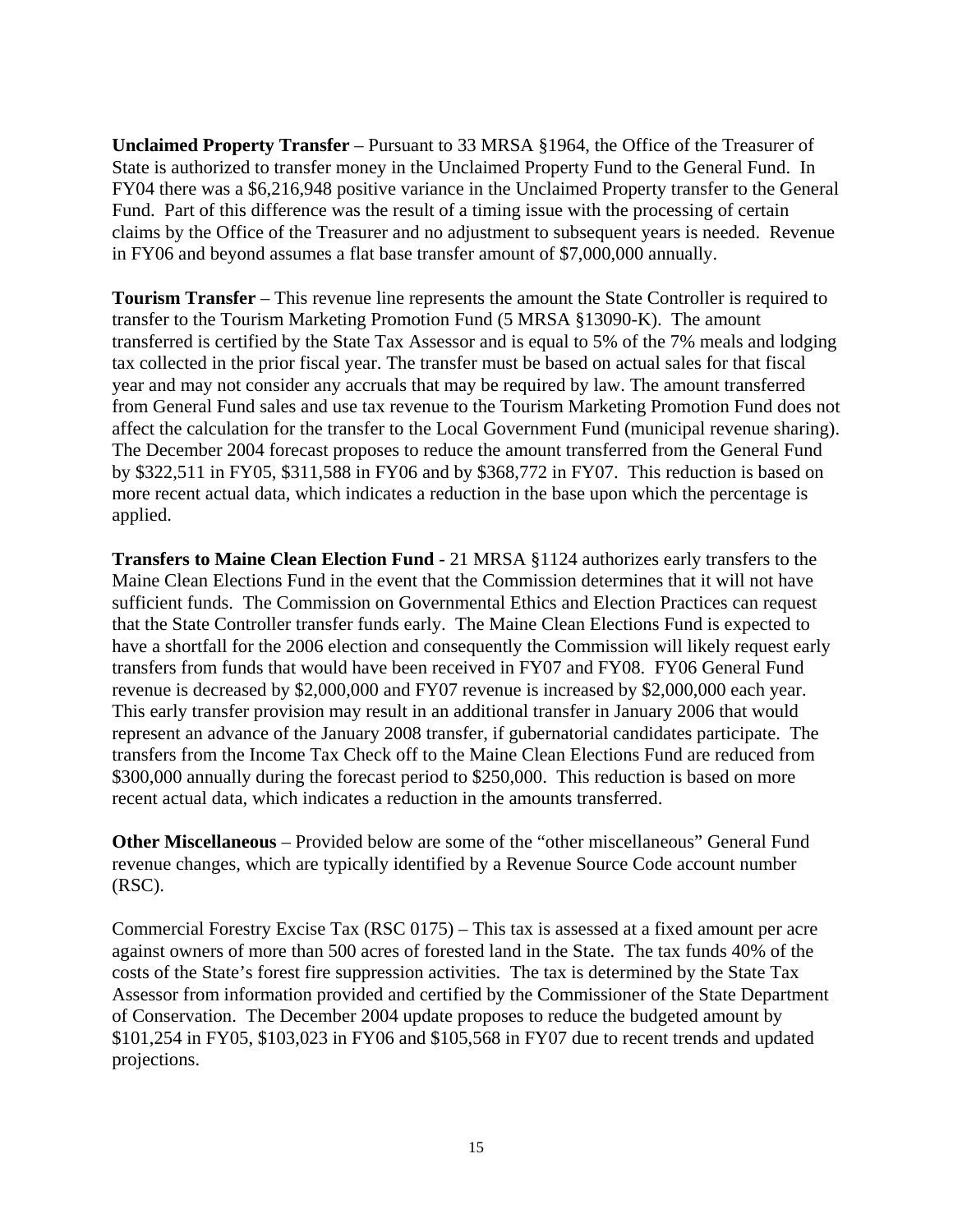Hospital Assessment (RSC 1913) - This revenue represents on-going payments from hospitals that continue to have outstanding tax liabilities from prior fiscal years, before this hospital assessment (36 MRSA §2801-A) was repealed in 1998. The December 2004 update proposes to reduce the budgeted amount by \$241,080 in FY07 to bring the budgeted amount to \$0 since the final liability terminates at that time.

Contribution from the Highway Fund (RSC 2717) - This revenue transfer is related to Maine Revenue Services employees who administer and collect gasoline and other Highway Fund related taxes. The December 2004 update proposes to reduce the budgeted amount by \$126,600 annually in FY05, FY06 and FY07 due to recent trends and updated projections utilizing the new Budget Financial Management System. That system allows for a different, more accurate method of estimating personnel costs.

Contribution from Other Revenue (RSC 2719) - This revenue source is increased by \$608,391 annually in FY05, FY06 and FY07 to bring the budgeted amount to \$0. This portion of the budgeted transfers was inadvertently not eliminated with the repeal of the transfer related to childcare tax credits originally intended to be funded by the Fund for a Healthy Maine (enacted by PL 1991, c. 401, Part NNN: repealed PL 2001, c. 358, Part D). This change corrects that oversight.

Container Fee (RSC 1195) - Bottle deposit originators are exempt from this fee if they enter into co-mingling arrangements with other bottle deposit originators. This amount is reduced by \$100,000 in FY05 because some major deposit originators are expected to enter into co-mingling arrangements.

Recovered Costs (RSC 2690) - The Department of the Attorney General received an increase in General Fund revenue from the unexpected collection of fines and settlements of \$695,116 in FY05. Due to the unpredictable nature of these collections, this increase is not projected beyond FY05.

Driver Rehabilitation Course Fees (RSC 1515) – Based on a negative variance in FY04, this revenue source is projected downward for each year of the forecast period. The downward projection is due to revised estimates of the number of individuals served and the actual fees charged for these programs.

Child Support Collections (RSC 2520) – Revenue derived from child support collections from absent parents of children in state custody. The positive variance for FY04 and the forecast period is based on recent trends of increased collections above budgeted amounts.

Barron Center Transfer (RSC 2451) – Revenue derived from payments from the City of Portland to the state (i.e. intergovernmental transfer) related to increased Medicaid payments to the cityowned Barron Center. Budgeted revenue from this intergovernmental transfer is eliminated beginning in FY06 due to the federal government's disallowance of the increased Medicaid payments.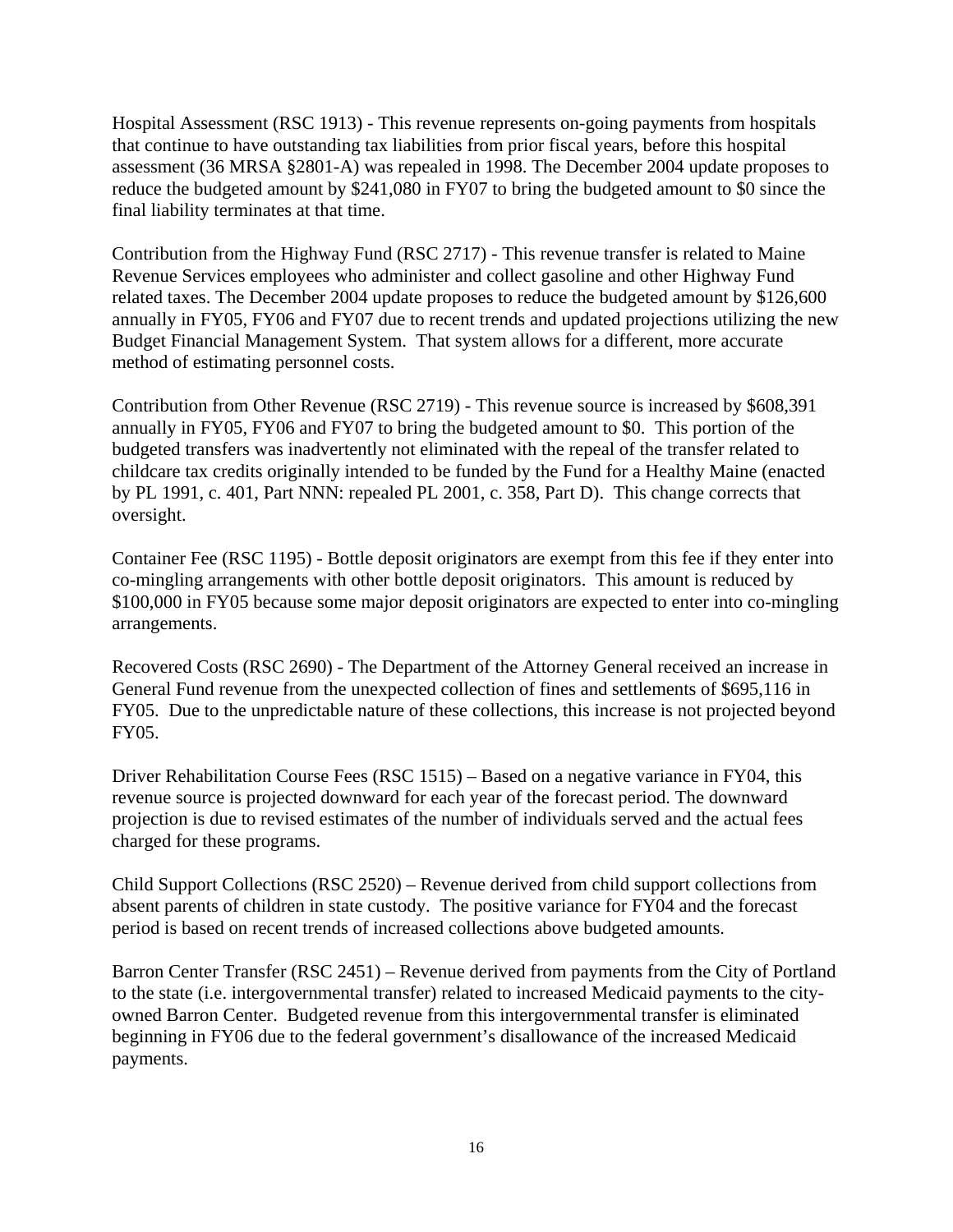Registration of Feeding Stuffs (RSC 1406) – Despite a positive variance in FY04, this revenue source is projected downward for each year of the forecast period. The downward projections for this revenue line bring budgeted revenues into line with actual revenues collected in FY04. The reduced revenue projections are due to less than favorable economic conditions that have caused a number of smaller companies to either cease selling their products in Maine or to consolidate, resulting in a smaller number of products that require registration.

## **B. Highway Fund**

| <b>Highway Fund (\$'s in millions)</b> |         |         |         |                  |             |  |
|----------------------------------------|---------|---------|---------|------------------|-------------|--|
|                                        | FY05    | FY06    | FY07    | FY <sub>08</sub> | <b>FY09</b> |  |
| Previous Budgeted Amount               | \$317.4 | \$320.4 | \$329.3 |                  |             |  |
| Net Change from Current Forecast       | \$3.9   | \$10.0  | \$10.9  |                  |             |  |
| <b>Revised Amount</b>                  | \$321.4 | \$330.4 | \$340.2 | \$348.8          | \$358.1     |  |
| Annual % Growth                        | $3.0\%$ | 2.8%    | 3.0%    | 2.5%             | 2.7%        |  |

Highway Fund revenue is projected upward for all major lines based on strong historic performances. Provides below are narrative descriptions of these major Highway Fund revenue lines and the underlying assumptions for the adjustments and projections.

#### **Fuel Taxes**

## **Fuel Taxes (\$'s in millions)**  FY05 FY06 FY07 FY08 FY09 Previous Budgeted Amount \$218.6 \$225.7 \$233.8 Net Change from Current Forecast  $$2.2$   $$3.9$   $$4.1$ Revised Amount \$220.8 \$229.7 \$237.9 \$246.6 \$255.6 Annual % Growth 3.9% 4.0% 3.6% 3.7% 3.7%

This major revenue line (composed of both the gasoline tax and special fuel taxes) is the only Highway Fund revenue source that is forecast using Maine Revenue Services models. The model's fuel tax forecast uses the following economic variables: aggregated Personal Income, inflation (the annual indexing of the fuel tax is determined by the prior years inflation rate), and employment (as a measure of business activity and consequently fuel usage). The 2 primary reasons for the increase in the fuel tax line are the short-term increases in the Personal Income and Inflation economic variables. The fuel tax line had been running consistently ahead of budget in FY04. The change in the Personal Income projections for calendar year 2004 explains why we were experiencing these positive variances. It also results in a higher base from which future year growth rates build, resulting in higher projected revenues.

The Inflation estimate, which was increased from 2.0% to 2.8% in calendar year 2004, will result in a larger increase in the tax rate when it is adjusted effective July 1, 2005. Provided below is a table comparing the current projections of fuel tax rates with the newly revised rates.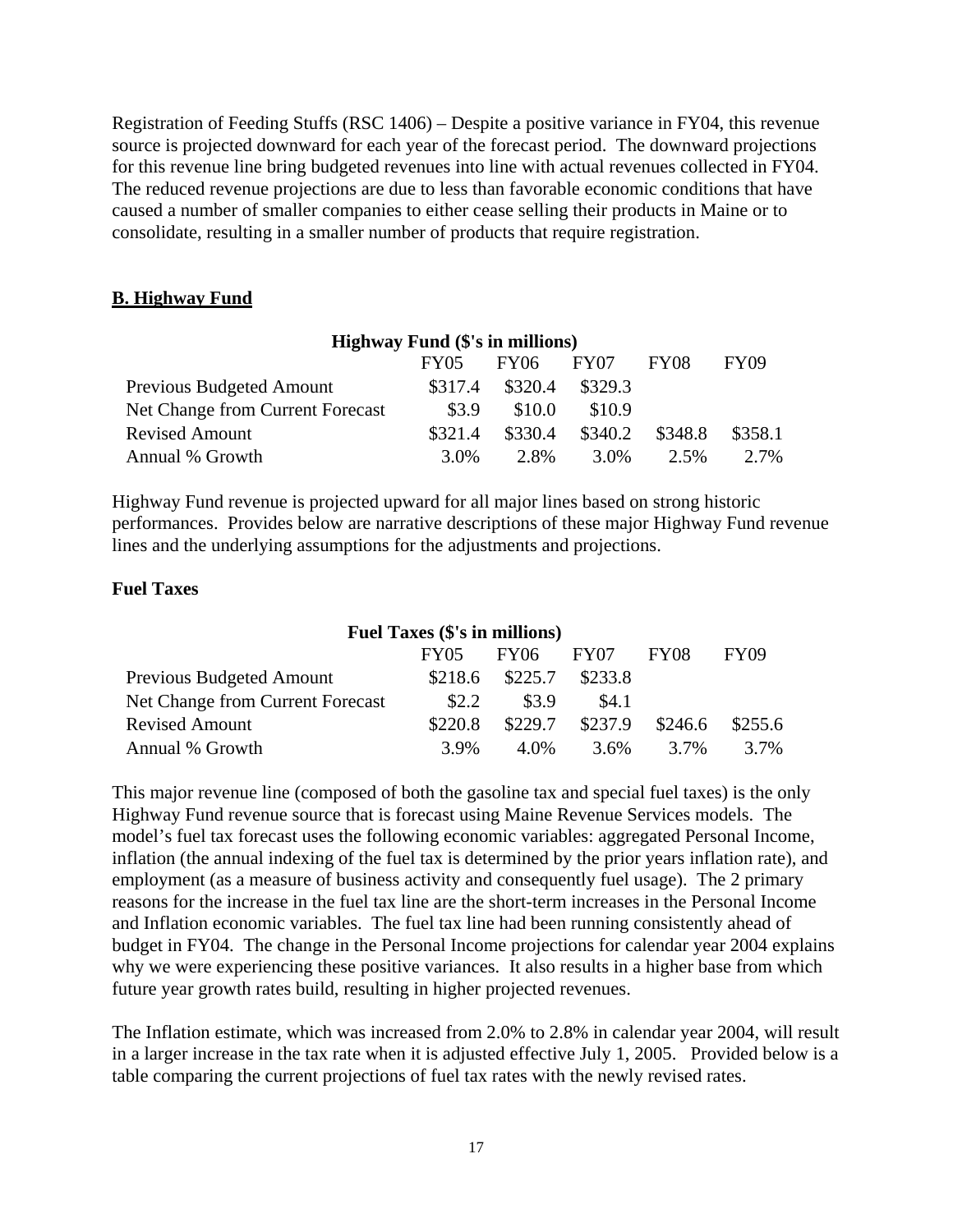|          | TTOJUUUT TAA IYAUUS |              |         |                         |  |  |
|----------|---------------------|--------------|---------|-------------------------|--|--|
|          |                     | Gasoline Tax |         | <b>Special Fuel Tax</b> |  |  |
|          | Current             | Revised      | Current | Revised                 |  |  |
| 7/1/2004 | \$0.252             | \$0.252      | \$0.263 | \$0.263                 |  |  |
| 7/1/2005 | \$0.257             | \$0.259      | \$0.268 | \$0.270                 |  |  |
| 7/1/2006 | \$0.262             | \$0.264      | \$0.274 | \$0.276                 |  |  |
| 7/1/2007 |                     | \$0.269      |         | \$0.281                 |  |  |
| 7/1/2008 |                     | \$0.275      |         | \$0.281                 |  |  |

## Projected Tax Rates

#### **Motor Vehicle Registration & Fees**

| Motor Vehicle Registration $\&$ Fees ( $\$\$ 's in millions) |          |             |                  |          |             |
|--------------------------------------------------------------|----------|-------------|------------------|----------|-------------|
|                                                              | FY05     | <b>FY06</b> | FY <sub>07</sub> | FY08     | <b>FY09</b> |
| <b>Previous Budgeted Amount</b>                              | \$78.7   | \$79.5      | \$80.2           |          |             |
| Net Change from Current Forecast                             | \$0.2    | \$3.6       | \$4.1            |          |             |
| <b>Revised Amount</b>                                        | \$78.9   | \$83.1      | \$84.3           | \$84.1   | \$84.2      |
| Annual % Growth                                              | $-4.4\%$ | 5.4%        | $1.4\%$          | $-0.2\%$ | $0.2\%$     |

The various fees associated with motor vehicle registrations and licenses are collected for the Highway Fund by the Bureau of Motor Vehicles within the Department of the Secretary of State. The reprojections for this revenue category, which are increases of approximately \$160,000, \$3.6 million and \$4.1 million in FY05, FY06 and FY07, respectively, are largely based on the most current trends in actual revenue collections in these lines. In particular, the majority of the significant increases for FY06 and FY07 are attributable to the projected annual revenues collected from driver's license fees, which have been increased by slightly more than \$3.6 million and \$3.9 million in FY06 and FY07, respectively, to properly reflect the number of licenses which will be renewed on a cyclical basis.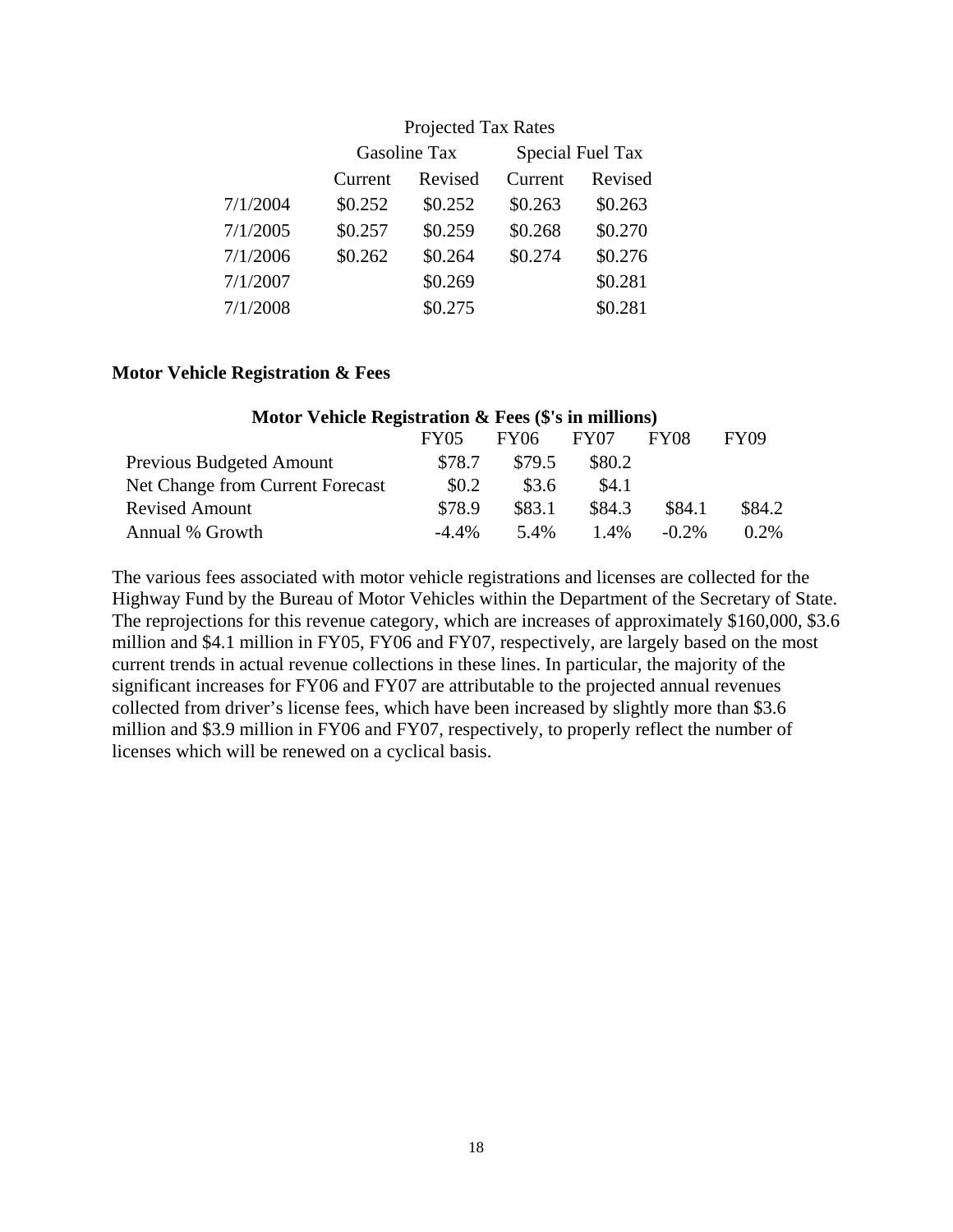#### **Inspection Fees**

| <b>Inspection Fees (\$'s in millions)</b> |             |             |                  |             |             |
|-------------------------------------------|-------------|-------------|------------------|-------------|-------------|
|                                           | <b>FY05</b> | <b>FY06</b> | FY <sub>07</sub> | <b>FY08</b> | <b>FY09</b> |
| <b>Previous Budgeted Amount</b>           | \$3.5       | \$3.5       | \$3.5            |             |             |
| Net Change from Current Forecast          | \$0.9       | \$0.9       | \$0.9            |             |             |
| <b>Revised Amount</b>                     | \$4.4       | \$4.4       | \$4.4            | \$4.5       | \$4.5       |
| Annual % Growth                           | $-6.9\%$    | $0.4\%$     | $0.4\%$          | $1.2\%$     | 1.3%        |

The Department of Public Safety is responsible for administering and collecting the fees associated with motor vehicle inspections. The annual increase of approximately \$500,000 collected from permits to use highways corresponds to the increased number of permits sold for the transportation of over-sized truck loads and the revised annual revenue increases of \$437,400 from motor vehicle inspection fees are attributable to recent trends in the collection of actual revenues from these fees.

#### **Fines, Forfeits and Penalties**

| Fines, Forfeits and Penalties (\$'s in millions) |       |             |                  |                  |             |
|--------------------------------------------------|-------|-------------|------------------|------------------|-------------|
|                                                  | FY05  | <b>FY06</b> | FY <sub>07</sub> | FY <sub>08</sub> | <b>FY09</b> |
| <b>Previous Budgeted Amount</b>                  | \$2.2 | \$2.2       | \$2.3            |                  |             |
| Net Change from Current Forecast                 | \$0.0 | \$0.0       | \$0.0            |                  |             |
| <b>Revised Amount</b>                            | \$2.2 | \$2.2       | \$2.3            | \$2.3            | \$2.3       |
| Annual % Growth                                  | 12.9% | 3.8%        | 2.0%             | $0.0\%$          | 0.0%        |

The Judicial Department is responsible for collecting fines for the Highway Fund pertaining to motor vehicle violations. The negative variance of \$204,198 in actual revenues collected in FY04 appears to be based in an over-estimation of fine revenues that would be collected by the Judicial Department. The department is currently reexamining the basis by which the current revenue projections for FY05 and beyond were made. Projected revenues for FY06 and FY07 were increased by \$20,000 in each year to accurately reflect the amounts of projected fine revenue that will be transferred from the General Fund to the Highway Fund.

#### **Income from Investments**

| Income from Investments (\$'s in millions) |             |             |                  |         |             |
|--------------------------------------------|-------------|-------------|------------------|---------|-------------|
|                                            | <b>FY05</b> | <b>FY06</b> | FY <sub>07</sub> | FY08    | <b>FY09</b> |
| Previous Budgeted Amount                   | \$1.0       | \$1.0       | \$1.0            |         |             |
| Net Change from Current Forecast           | $-$ \$0.1   | \$0.5       | \$0.5            |         |             |
| <b>Revised Amount</b>                      | \$0.9       | \$1.6       | \$1.6            | \$1.6   | \$1.6       |
| Annual % Growth                            | 31.4%       | 64.5%       | $0.0\%$          | $0.0\%$ | $0.0\%$     |

Income from Investments is based on projected cash balances of the Highway Fund and projected rates of earnings of the cash pool. Transfers to the General Fund in FY 05 that reduce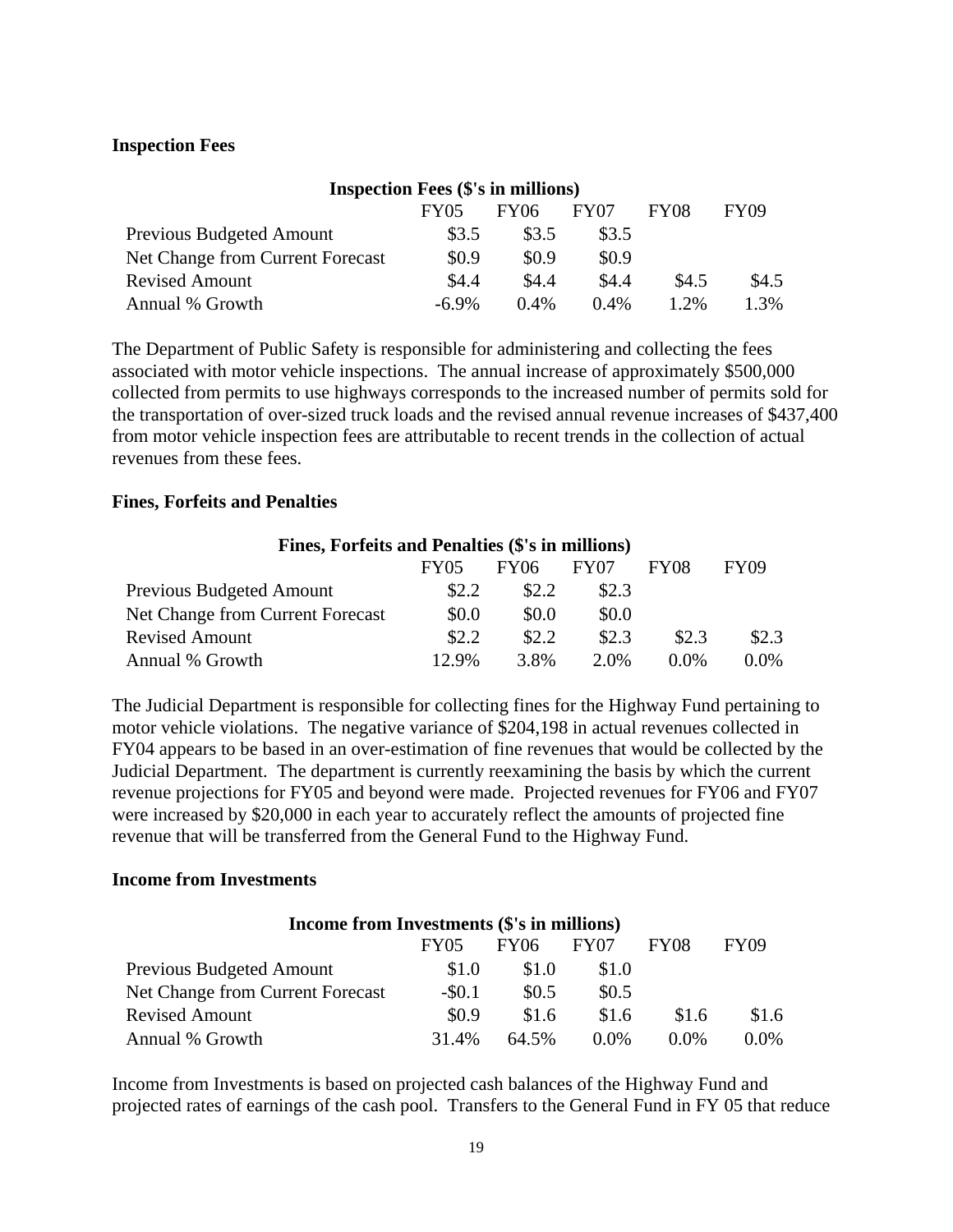Highway Fund balances available for investment are only partially offset by an increase in the assumed rate of return of the cash pool. The upward annual adjustments of \$.5 million for FY06 and FY07 represent an assumed increase in the earnings rate of the pool. The projected earnings for FY08 and FY09 assume a rate of earnings consistent with the 2006-2007 biennium.

| <b>Highway Fund - Other Revenues (\$'s in millions)</b> |        |           |       |         |             |
|---------------------------------------------------------|--------|-----------|-------|---------|-------------|
|                                                         | FY05   | FY06      | FY07  | FY08    | <b>FY09</b> |
| Previous Budgeted Amount                                | \$13.4 | \$8.5     | \$8.5 |         |             |
| Net Change from Current Forecast                        | \$0.8  | \$1.0     | \$1.2 |         |             |
| <b>Revised Amount</b>                                   | \$14.2 | \$9.5     | \$9.8 | \$9.8   | \$9.9       |
| Annual % Growth                                         | 49.4%  | $-33.3\%$ | 3.0%  | $0.7\%$ | $0.7\%$     |

#### **Highway Fund - Other Revenues**

This revenue category includes various miscellaneous revenues collected for the Highway Fund by the different agencies that are charged with that task. The total projected revenue of \$14.2 million for FY05 includes one-time revenue proceeds of \$5 million from the sale of the Payne Road Bridge to the Maine Turnpike Authority. Most of the net increased projections in this revenue category, which include \$.8 million in FY05, \$1 million in FY06 and \$1.2 million in FY07 are attributable to an annual increase of more than \$.7 million from a realignment of authorized fees charged by the Bureau of Motor Vehicles for information purchased through the Internet service provided by InforME and from increases in revenues realized from the sale of autos by the Department of Public Safety. The annual increase of \$225,000 in revenue realized from the sale of autos is due to the transition from purchasing State Police cruisers to a leasing arrangement.

#### **C. Fund for a Healthy Maine**

| Fund for a Healthy Maine (\$'s in millions) |          |         |        |        |             |
|---------------------------------------------|----------|---------|--------|--------|-------------|
|                                             | FY05     | FY06    | FY07   | FY08   | <b>FY09</b> |
| <b>Previous Budgeted Amount</b>             | \$50.4   | \$52.8  | \$58.6 |        |             |
| Net Change from Current Forecast            | \$1.8    | (\$4.0) | \$0.8  |        |             |
| <b>Revised Amount</b>                       | \$48.5   | \$48.8  | \$59.4 | \$72.0 | \$73.1      |
| Annual % Growth                             | $-0.7\%$ | $0.5\%$ | 21.8%  | 2.1.2% | 1.6%        |

The Fund for a Healthy Maine is revised downward as a result of new estimates of the tobacco settlement payments, which indicate that the adjustments that are part of the settlement (particularly the volume adjustment that is based on national cigarette sales) will reduce the payments below previous estimates. In addition, additional downward revisions for the short-term (FY05 and FY06) result from a revised start date assumption for the "Racino" (video slot machines facility) at the Bangor Raceway. (A more detailed description of the causes for this change is included in the section on pari-mutuel revenues on page 14.) An unexpected payment received in August 2004 from a new participating manufacturer lessened the downward reduction in FY05. The additional increase in the revenue flow to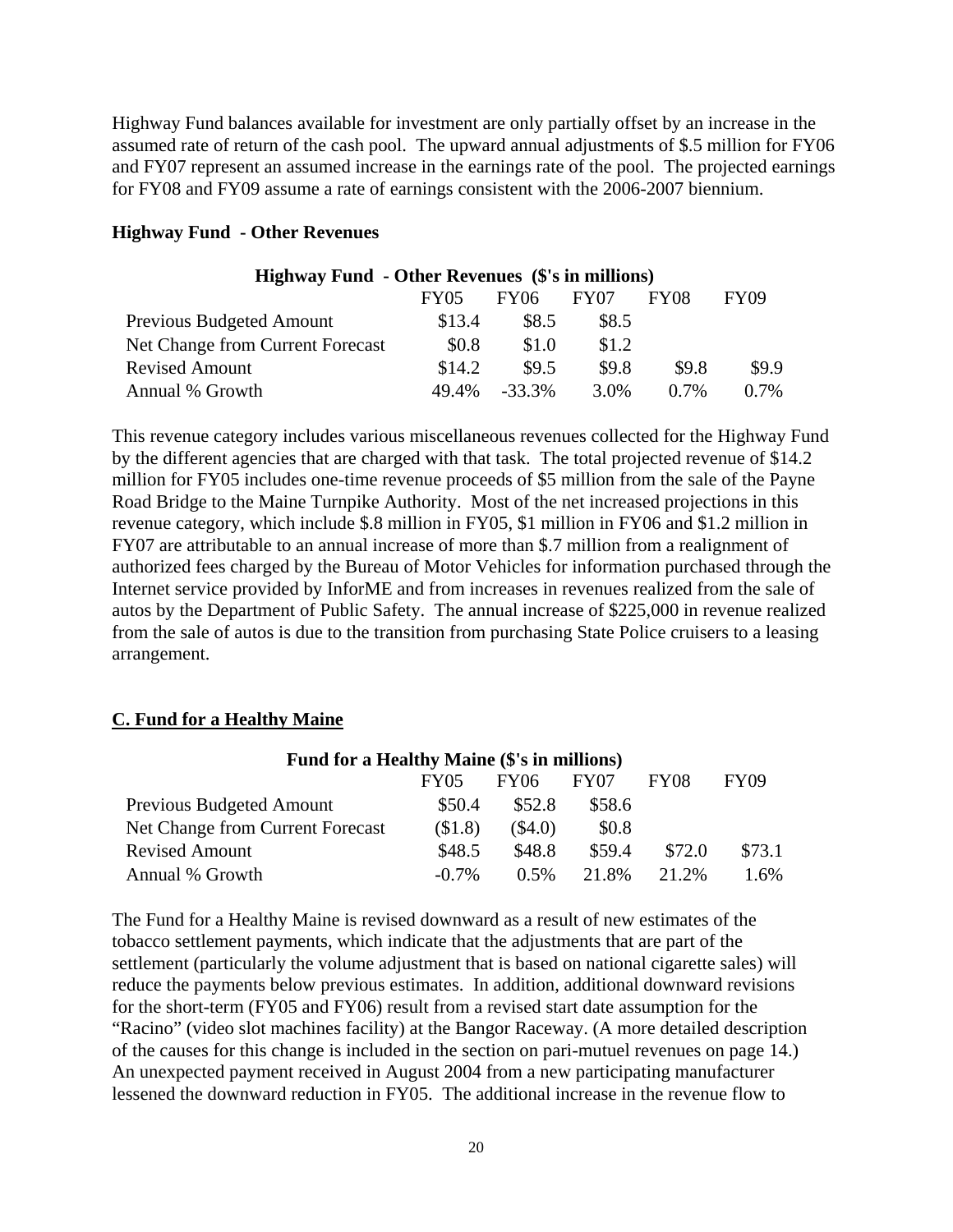this fund stems from a new series of payments (Strategic Contribution Payments) that begin in FY08 that have been part of the Master Settlement Agreement from the beginning. (Note: the estimates in this final report include additional adjustments to the estimates of tobacco settlement payments that did not get included into the December  $1<sup>st</sup>$  memo.)

#### **D. Medicaid/MaineCare Dedicated Revenue Taxes**

| <b>Medicaid/MaineCare Dedicated Revenue Taxes (\$'s in millions)</b> |             |         |         |             |             |
|----------------------------------------------------------------------|-------------|---------|---------|-------------|-------------|
|                                                                      | <b>FY05</b> | FY06    | FY07    | <b>FY08</b> | <b>FY09</b> |
| <b>Previous Budgeted Amount</b>                                      | \$97.2      | \$98.0  | \$98.8  |             |             |
| Net Change from Current Forecast                                     | \$0.0       | \$2.2   | \$4.7   |             |             |
| <b>Revised Amount</b>                                                | \$97.2      | \$100.2 | \$103.5 | \$106.9     | \$110.4     |
| Annual % Growth                                                      | 100.4%      | 3.1%    | 3.3%    | 3.3%        | 3.3%        |

In the last few years, the Department of Health and Humans Services (the State) has dramatically increased the use of dedicated revenue from health care provider taxes to fund MaineCare/ Medicaid programs resulting in general fund savings used to offset budget shortfalls. Provider taxes were first enacted in the early 1990's but repealed by the end of the decade. Beginning in 2003 with the nursing facility tax and the residential treatment facility tax; the hospital tax added in 2004; and the Private Non-Medical Institution (PNMI) component of the service provider tax added in 2005; the State enacted taxes that will generate more than \$100 million per year in dedicated revenue during the forecast period.

The forecast assumes an overall annual growth rate of 3.3%, with revenue from the hospital tax assumed to grow at 4% per year and revenue from the other health care provider taxes assumed to grow at 2.5% per year. While overall health care inflation is expected to be higher than these growth rates, the growth assumption is based on the State's ability to control nursing facility, residential treatment facility and PNMI revenue growth because of the significant share of this revenue resulting from MaineCare\Medicaid and other State payments. The slightly higher forecast growth assumption for hospital tax revenue reflects the relatively smaller overall share of hospital revenue attributable to MaineCare/Medicaid payments. At the same time, under the recently enacted Dirigo Health legislation (PL 2003, c. 469), the State has initiated efforts to control the overall growth in hospital spending.

## **III. CONCLUSION**

The increases of revenue for the General Fund and the Highway Fund (fuel taxes) in this forecast are primarily driven by the economic forecast of the Consensus Economic Forecasting Commission. That forecast was adjusted upward significantly for calendar year 2004 based on more up-to-date actual economic data, but was less optimistic for future growth in the long-term. That short-term increase in the key economic variables that affect the tax models outweighed the longer-term slower growth and produced upward revisions for those revenue sources projected by the economic models. The Committee generally felt that the slower growth in the longer